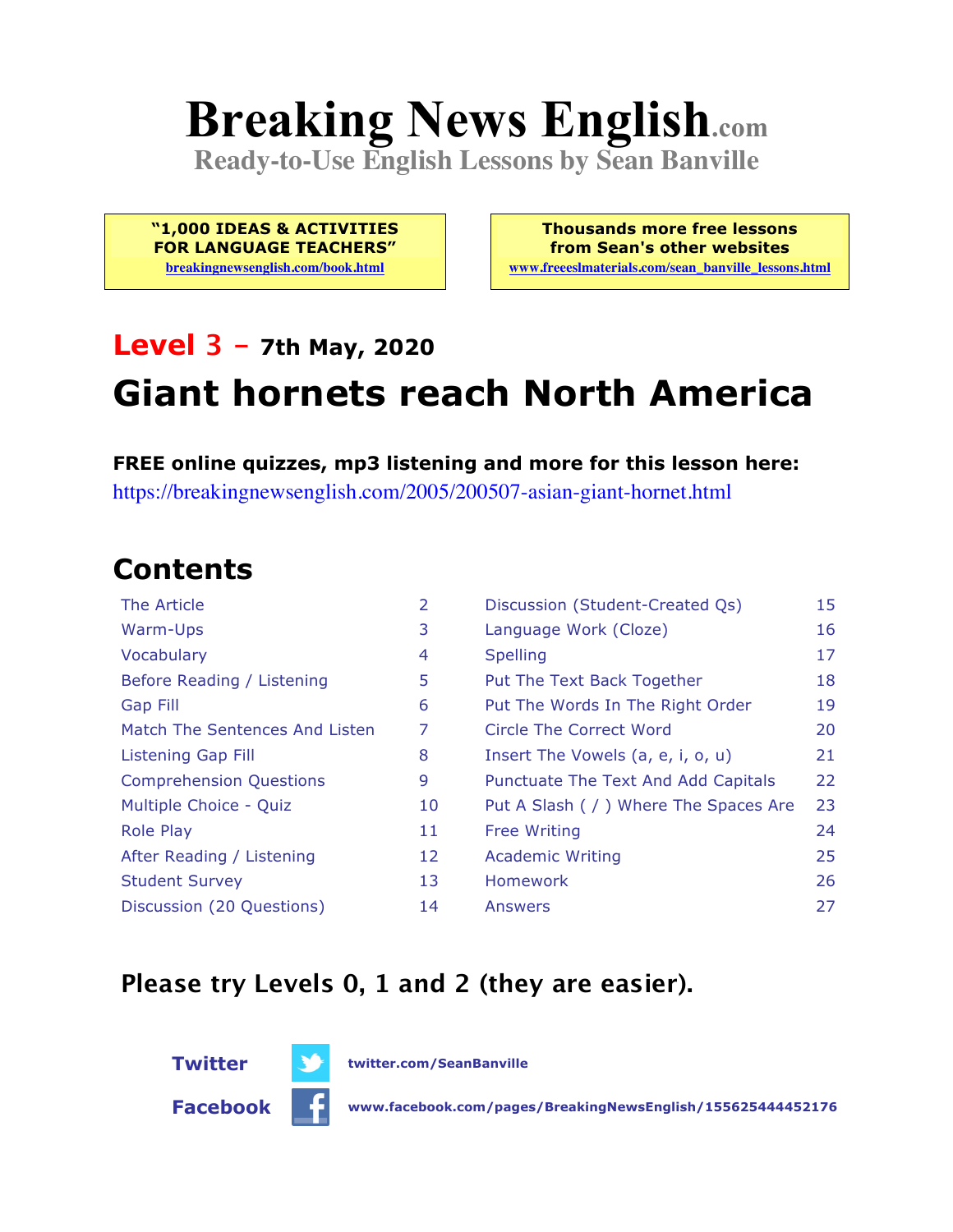### **THE ARTICLE**

From https://breakingnewsenglish.com/2005/200507-asian-giant-hornet.html

There are some scary insects in this world. Few of them are as scary and as venomous as the Asian giant hornet. These fearsome creatures are common in Japan and Korea but are now moving across the Pacific Ocean to the USA and Canada. The hornets kill around 40 people a year in Japan. They also destroy and wipe out colonies of honeybees. A hornet attack can leave piles of dead bees, most of them headless, in their beehive. A few dozen hornets can kill an entire colony of 30,000 bees in a few hours. Authorities in Washington State on the west coast of the USA have warned people to look out for the hornets. Beekeepers are now worried about their beehives.

The hornets are big. They measure about five centimeters in length. They also look scary. Washington bee breeder Susan Cobey said: "They're like something out of a monster cartoon with this huge yellow-orange face." The sting of the hornet is extremely painful. A Vancouver beekeeper described the pain. He said: "It was like having red-hot thumbtacks driven into my flesh." He said the sting was "excruciating". The hornet's stinger is half a centimeter long. It can get through the protective clothing beekeepers wear. Another beekeeper said: "They give a warning before they sting. They snap their jaws and make a clicking sound. But if you stick around to notice that, you're probably already in a world of hurt."

Sources: https://www.**accuweather.com**/en/weather-news/terrifying-murder-hornets-invade-us/733548 https://www.**nationalgeographic.com**/animals/2020/05/asian-giant-hornets-arrive-united-states/ https://www.**usatoday.com**/story/news/nation/2020/05/04/murder-hornets-us-here-6-otherscary-dangerous-bugs/3076740001/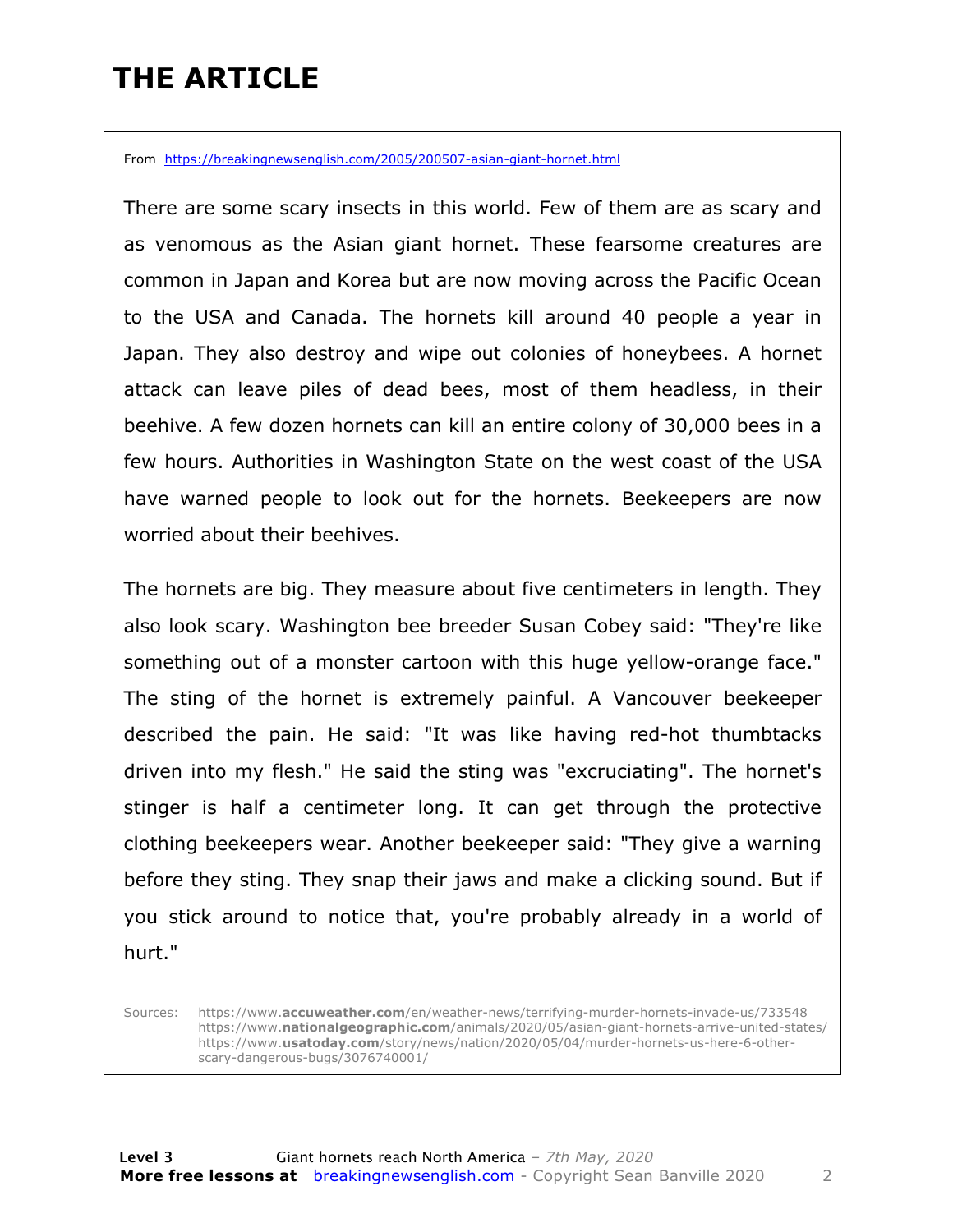#### **WARM-UPS**

**1. HORNETS:** Students walk around the class and talk to other students about hornets. Change partners often and share your findings.

**2. CHAT:** In pairs / groups, talk about these topics or words from the article. What will the article say about them? What can you say about these words and your life?

scary / insects / venomous / creatures / colonies / beehive / colony / west coast / length / monster / cartoon / painful / flesh / sting / clothing / warning / jaws / hurt

Have a chat about the topics you liked. Change topics and partners frequently.

**3. NON-NATIVE:** Students A **strongly** believe countries should kill insects that are non-native to that country; Students B **strongly** believe this would be terrible. Change partners again and talk about your conversations.

4. USEFUL INSECTS: How useful are these insects? Why? Complete this table with your partner(s). Change partners often and share what you wrote.

|                    | <b>Usefulness</b> | Why? |
|--------------------|-------------------|------|
| Honeybees          |                   |      |
| Spiders            |                   |      |
| Ants               |                   |      |
| <b>Butterflies</b> |                   |      |
| Earthworms         |                   |      |
| Ladybirds          |                   |      |

**5. PACIFIC:** Spend one minute writing down all of the different words you associate with the word "Pacific". Share your words with your partner(s) and talk about them. Together, put the words into different categories.

**6. SCARIEST:** Rank these with your partner. Put the scariest insects at the top at the top. Change partners often and share your rankings.

- hornets
- centipedes
- cockroaches
- mosquitos
- fire ants
- tarantulas
- bed bugs
- killer bees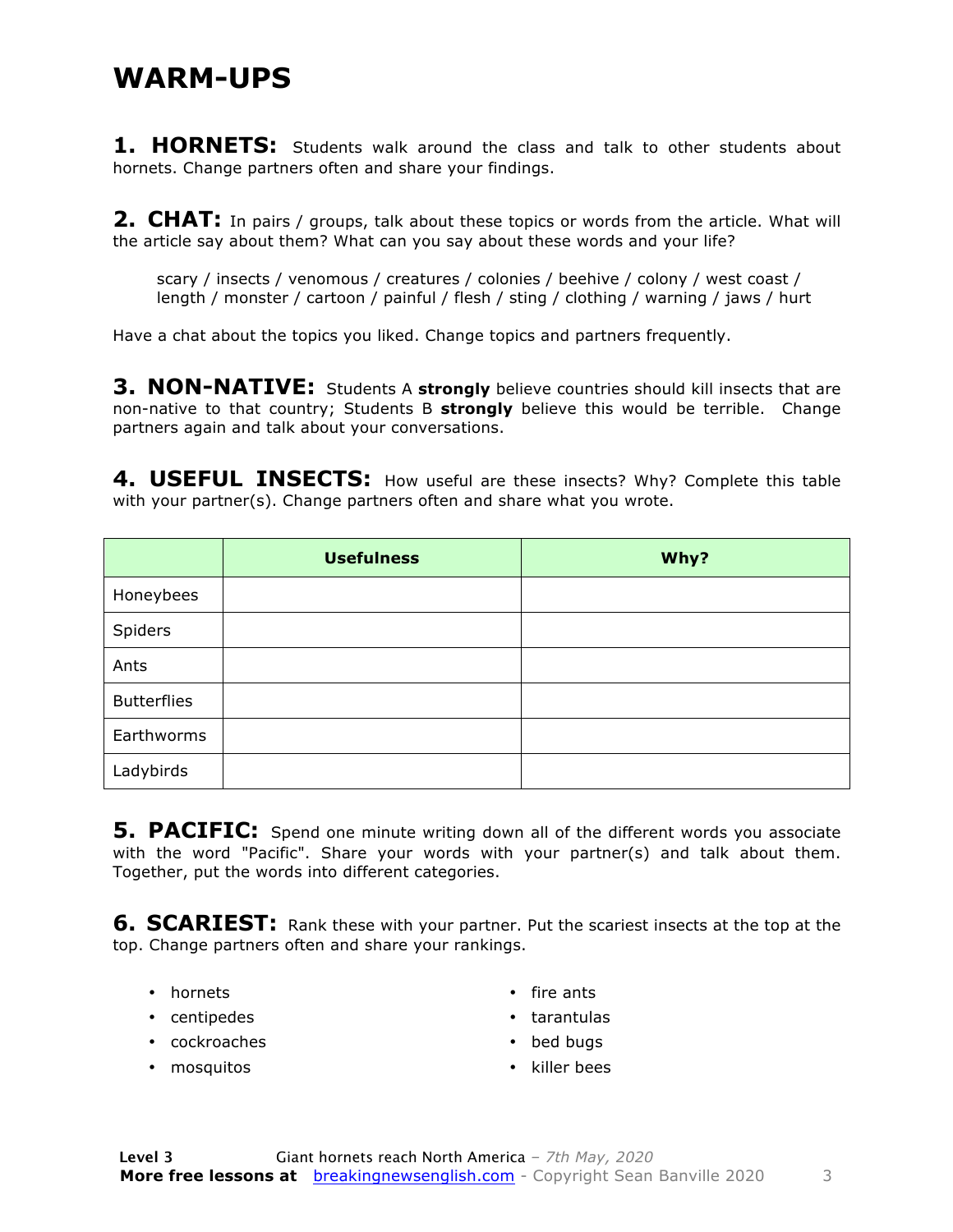### **VOCABULARY MATCHING**

#### **Paragraph 1**

| 1.  | scary       | а. | With no part left out; whole.                                                                   |
|-----|-------------|----|-------------------------------------------------------------------------------------------------|
| 2.  | venomous    | b. | An animal, but not a human being.                                                               |
| 3.  | creature    | c. | Put an end to something by damaging or<br>attacking it.                                         |
| 4.  | common      | d. | Frightening; causing fear.                                                                      |
| 5.  | destroy     | e. | A large group of animals or insects of one<br>kind living close together.                       |
| 6.  | colony      | f. | Poisonous, especially when an insect, snake<br>or sea creatures stings or bites you.            |
| 7.  | entire      | g. | Happening, found, or done often.                                                                |
|     | Paragraph 2 |    |                                                                                                 |
| 8.  | measure     | h. | Very, very, very.                                                                               |
|     |             |    |                                                                                                 |
| 9.  | huge        | i. | The soft muscle and fat that is found<br>between the skin and bones of an animal or<br>a human. |
| 10. | sting       | j. | The upper and lower bones that form the<br>mouth and contain the teeth.                         |
| 11. | extremely   | k. | Very, very big.                                                                                 |
| 12. | flesh       | Ι. | Being able to keep someone or something<br>safe.                                                |
| 13. | protective  | m. | A sharp, burning pain after an insect (like a<br>bee) bites you or puts venom inside you.       |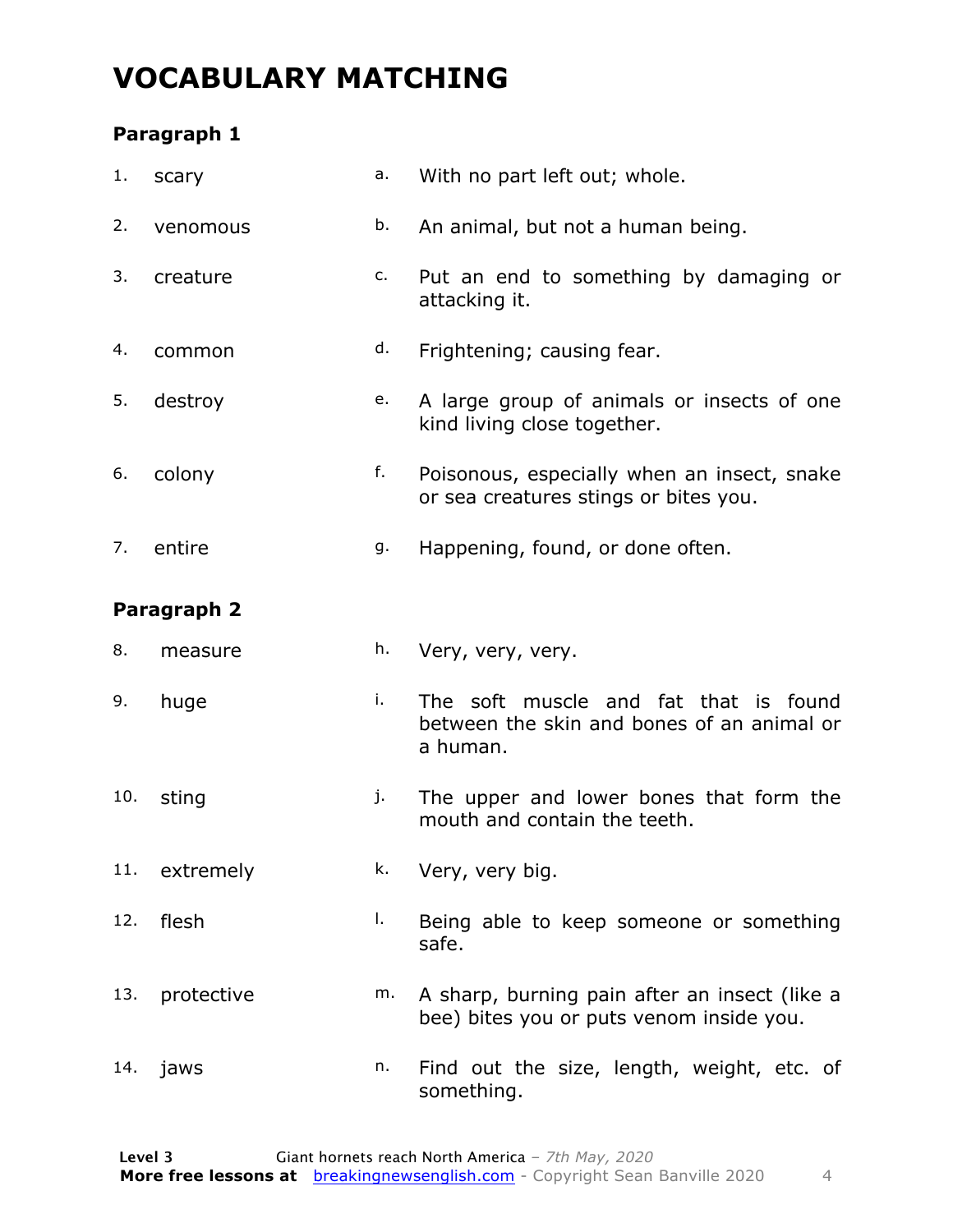### **BEFORE READING / LISTENING**

From https://breakingnewsenglish.com/2005/200507-asian-giant-hornet.html

#### **1. TRUE / FALSE:** Read the headline. Guess if a-h below are true (T) or false (F).

- a. The article said the Asian giant hornet is the world's scariest insect. **T / F**
- b. The article said the hornets are moving across the Atlantic Ocean. **T / F**
- c. The article said honeybees are headless after a hornet attack. **T / F**
- d. A few dozen hornets can kill 30,000 bees in a few hours. **T / F**
- e. Asian giant hornets can be up to five centimetres long. **T / F**
- f. A bee breeder said the hornets are now part of a monster cartoon series. **T / F**
- g. A hornet's stinger can go through a beekeeper's protective clothing. **T / F**
- h. The hornets make a clicking sound with their jaws before they sting. **T / F**

#### **2. SYNONYM MATCH:** (The words in **bold** are from the news article.)

- **1. scary**
- **2. venomous**
- **3. entire**
- **4. authorities**
- **5. worried**
- **6. cartoon**
- **7. extremely**
- **8. driven**
- **9. protective**
- **10. hurt**
- a. pain
- b. whole
- c. officials
- d. comic strip
- e. very
- f. frightening
- g. concerned
- h. safety
- i. poisonous
- j. forced

#### **3. PHRASE MATCH:** (Sometimes more than one choice is possible.)

- 1. Few of them are as scary
- 2. These fearsome creatures are
- 3. wipe out colonies
- 4. A hornet attack can leave
- 5. on the west
- 6. They measure about five centimeters
- 7. They're like something out of a
- 8. The sting of the hornet is extremely
- 9. It can get through the protective clothing
- 10. They snap their jaws and make a
- a. in length
- b. piles of dead bees
- c. clicking sound
- d. of honeybees
- e. painful
- f. common in Japan
- g. beekeepers wear
- h. coast of the USA
- i. monster cartoon
- j. and as venomous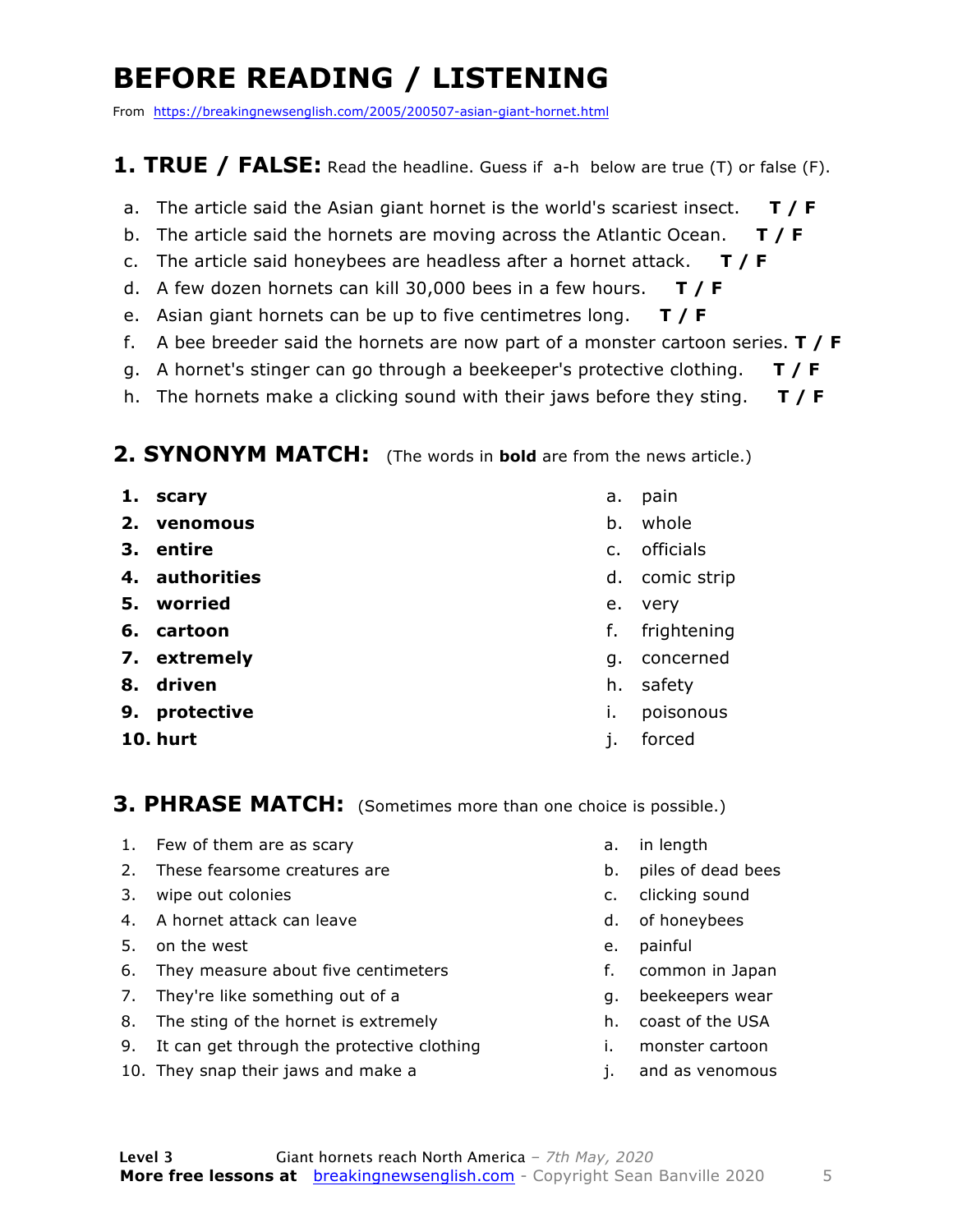### **GAP FILL**

From https://breakingnewsenglish.com/2005/200507-asian-giant-hornet.html

There are some scary (1) \_\_\_\_\_\_\_\_\_\_\_\_ in this world. Few of them are as scary and as  $(2)$  \_\_\_\_\_\_\_\_\_\_\_\_\_\_\_\_ as the Asian giant hornet. These fearsome creatures are (3) \_\_\_\_\_\_\_\_\_\_\_\_\_ in Japan and Korea but are now moving across the Pacific Ocean to the USA and Canada. The hornets kill around 40 people a year in Japan. They also (4) \_\_\_\_\_\_\_\_\_\_\_\_ and wipe out colonies of honeybees. A hornet (5) can leave piles of dead bees, most of them headless, in their beehive. A few dozen hornets can kill an (6) \_\_\_\_\_\_\_\_\_\_\_\_ colony of 30,000 bees in a few hours. Authorities in Washington State on the west (7) \_\_\_\_\_\_\_\_\_\_\_\_\_\_\_ of the USA have warned people to look out for the hornets. Beekeepers are now (8) \_\_\_\_\_\_\_\_\_\_\_\_\_\_ about their beehives. *venomous destroy worried entire common coast insects attack*

The hornets are big. They (9) about five centimeters in length. They also look scary. Washington bee breeder Susan Cobey said: "They're like something out of a (10) **EXECUTE:** Cartoon with this huge yellow-orange face." The sting of the hornet is (11) \_\_\_\_\_\_\_\_\_\_\_\_\_\_\_\_ painful. A Vancouver beekeeper described the pain. He said: "It was like having red-hot thumbtacks driven into my (12) \_\_\_\_\_\_\_\_\_\_\_\_." He said the sting was "excruciating". The hornet's stinger is half a centimeter long. It can get through the (13) \_\_\_\_\_\_\_\_\_\_\_\_\_\_ clothing beekeepers wear. Another beekeeper said: "They give a warning before they  $(14)$  \_\_\_\_\_\_\_\_\_\_\_\_\_\_. They snap their  $(15)$  \_\_\_\_\_\_\_\_\_\_\_\_\_\_\_\_\_ and make a clicking sound. But if you stick around to (16) that, you're probably already in a world of hurt." *flesh monster jaws notice measure protective extremely sting*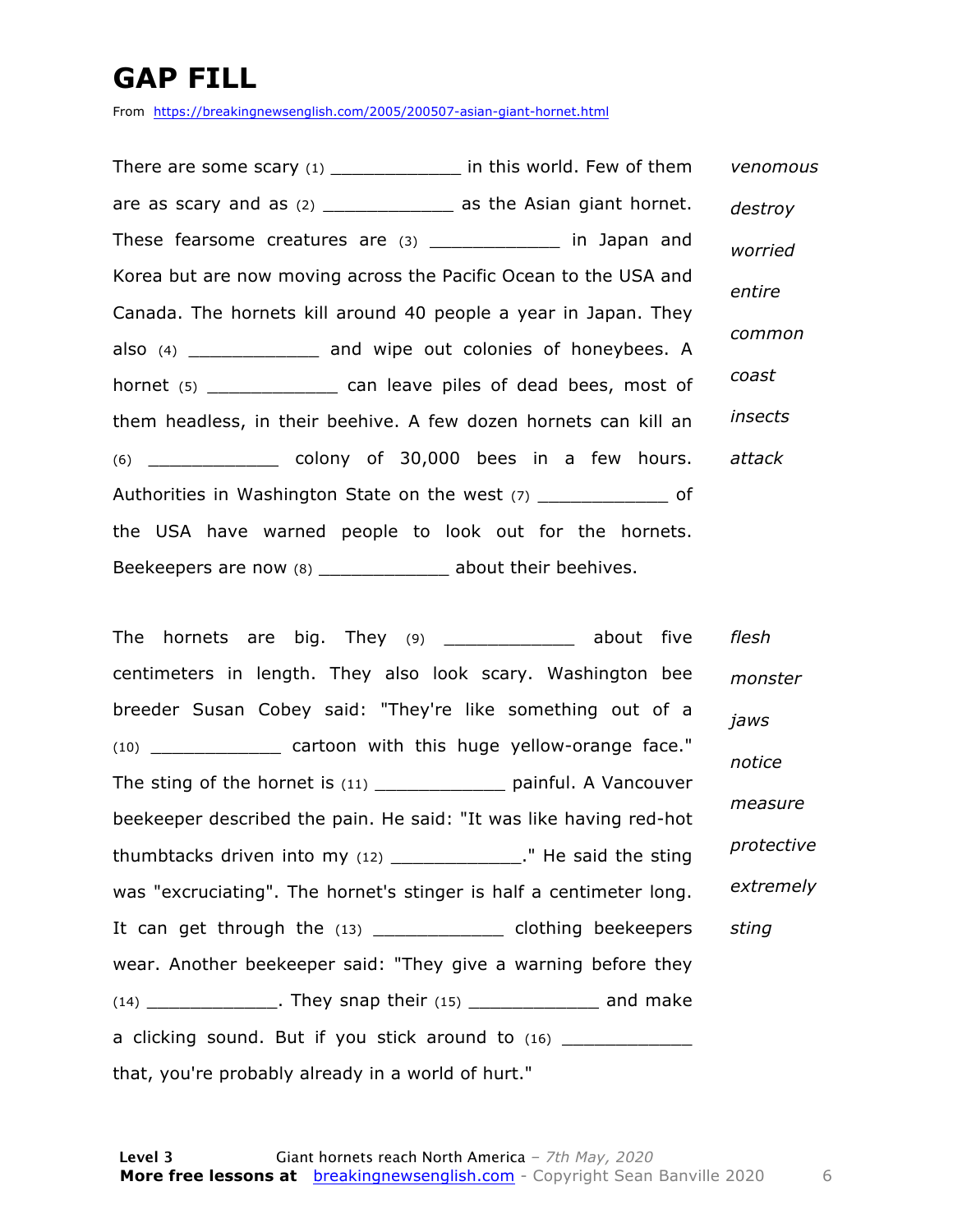#### **LISTENING – Guess the answers. Listen to check.**

From https://breakingnewsenglish.com/2005/200507-asian-giant-hornet.html

| 1) some scary insects in this world. Few of them are as scary _______<br>a. and was venomous<br>b. and as venomous<br>c. and is venomous                                            |
|-------------------------------------------------------------------------------------------------------------------------------------------------------------------------------------|
| d. and has venomous<br>2) These fearsome creatures are ______<br>a. commonly in Japan<br>b. commoner in Japan<br>c. common in Japan<br>d. commons in Japan                          |
| 3) hornets kill around 40 people a year in Japan. They also destroy and _______<br>a. wipe out colonies<br>b. wipe outer colonies<br>c. wipe out colonise<br>d. wipe out colon ease |
| 4) A hornet attack can leave piles of dead bees, most _______<br>a. of them heedless<br>b. of these headless<br>c. of these heedless<br>d. of them headless                         |
| 5) Authorities in Washington State on the west _______ USA<br>a. coats off the<br>b. coaster the<br>c. coast of the<br>d. coast off the                                             |
| 6) The hornets are big. They measure about five _______<br>a. centimeter in length<br>b. centimeters on lengths<br>c. centimeters in length<br>d. centimeters in lengths            |
| 7) The sting of the hornet is ______<br>a. extremity painful<br>b. extreme lip painful<br>c. extreme lip aim full<br>d. extremely painful                                           |
| 8) It can get through the protective clothing ______<br>a. beekeeper wear<br>b. beekeepers wears<br>c. beekeepers wear<br>d. beekeeper wears                                        |
| п<br>9) Another beekeeper said: "They give a warning _____<br>a. before they sing<br>b. before them swing<br>c. before these sling<br>d. before they sting                          |
| 10) They snap their jaws and make _____                                                                                                                                             |
| a. a clicking sound                                                                                                                                                                 |
| b. a click king sound<br>c. a click in sound                                                                                                                                        |
| d. a click kin sound                                                                                                                                                                |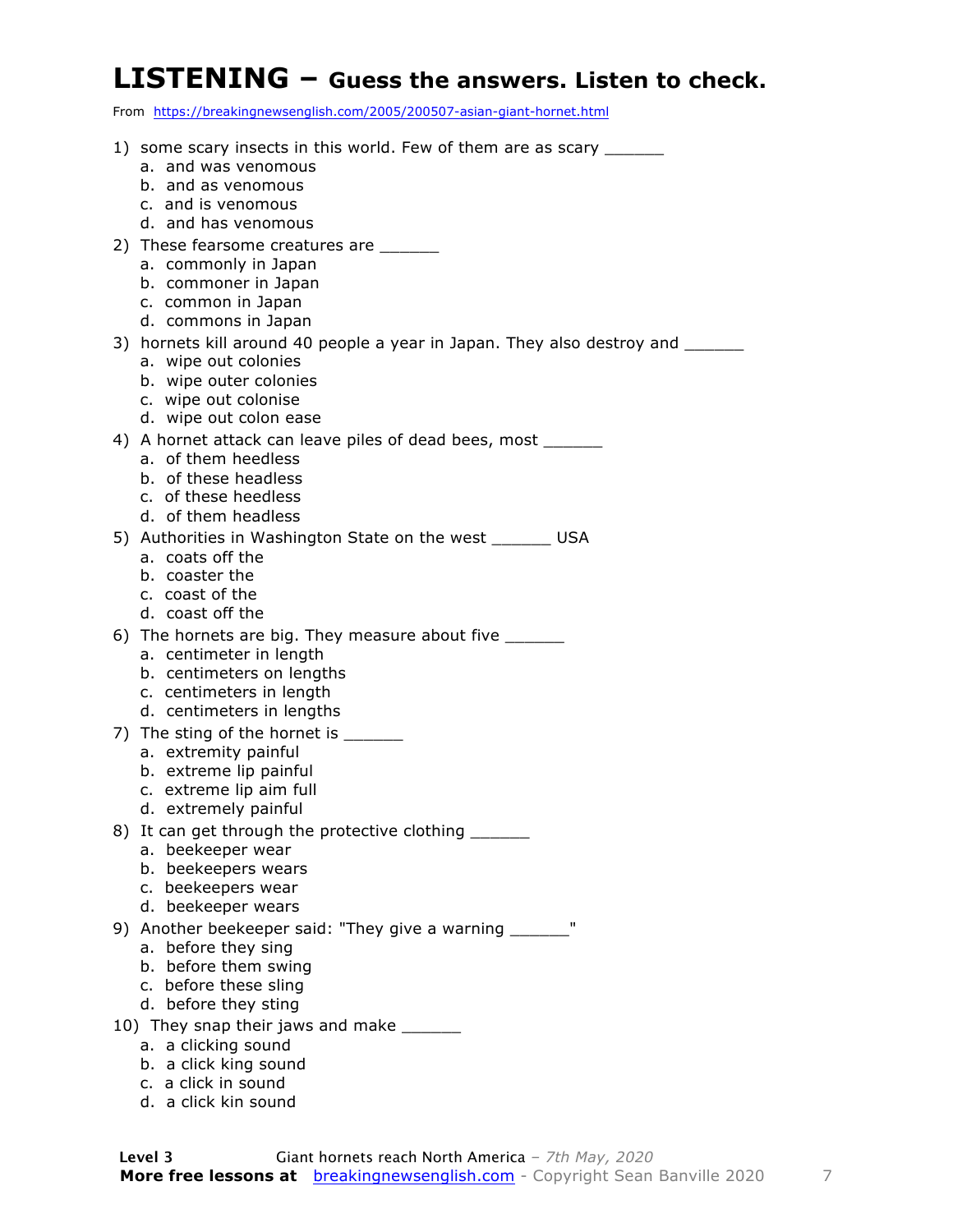#### **LISTENING – Listen and fill in the gaps**

From https://breakingnewsenglish.com/2005/200507-asian-giant-hornet.html

There are  $(1)$  \_\_\_\_\_\_\_\_\_\_\_\_\_\_\_\_\_\_\_\_\_\_\_\_\_\_\_\_\_ in this world. Few of them are as scary and as venomous as the Asian giant hornet. These fearsome (2) \_\_\_\_\_\_\_\_\_\_\_\_\_\_\_\_\_\_\_ in Japan and Korea but are now moving across the Pacific Ocean to the USA and Canada. The hornets kill around 40 people a year in Japan. They also  $(3)$  \_\_\_\_\_\_\_\_\_\_\_\_\_\_\_\_\_\_\_\_\_\_\_\_ out colonies of honeybees. A hornet attack can leave (4) \_\_\_\_\_\_\_\_\_\_\_\_\_\_\_\_\_\_\_\_\_\_\_\_ bees, most of them headless, in their beehive. A few dozen hornets can (5) \_\_\_\_\_\_\_\_\_\_\_\_\_\_\_\_\_\_\_ colony of 30,000 bees in a few hours. Authorities in Washington State on the (6) \_\_\_\_\_\_\_\_\_\_\_\_\_\_\_\_\_\_\_ the USA have warned people to look out for the hornets. Beekeepers are now worried about their beehives.

The hornets are big. They (7) \_\_\_\_\_\_\_\_\_\_\_\_\_\_\_\_\_\_\_\_\_\_\_ centimeters in length. They also look scary. Washington bee breeder Susan Cobey said: "They're like something out of (8) \_\_\_\_\_\_\_\_\_\_\_\_\_\_\_\_\_\_\_\_\_\_ with this huge yelloworange face." The sting of the hornet (9) \_\_\_\_\_\_\_\_\_\_\_\_\_\_\_\_\_\_\_\_\_\_. A Vancouver beekeeper described the pain. He said: "It was like having redhot thumbtacks (10) \_\_\_\_\_\_\_\_\_\_\_\_\_\_\_\_\_\_\_\_\_\_\_\_\_\_\_ flesh." He said the sting was "excruciating". The hornet's stinger is half a centimeter long. It can get through the protective clothing beekeepers wear. Another beekeeper said: "They give a warning before they sting. They  $(11)$ and make a clicking sound. But if you stick around to notice that, you're probably already in a (12) \_\_\_\_\_\_\_\_\_\_\_\_\_\_\_\_\_\_\_\_\_\_\_."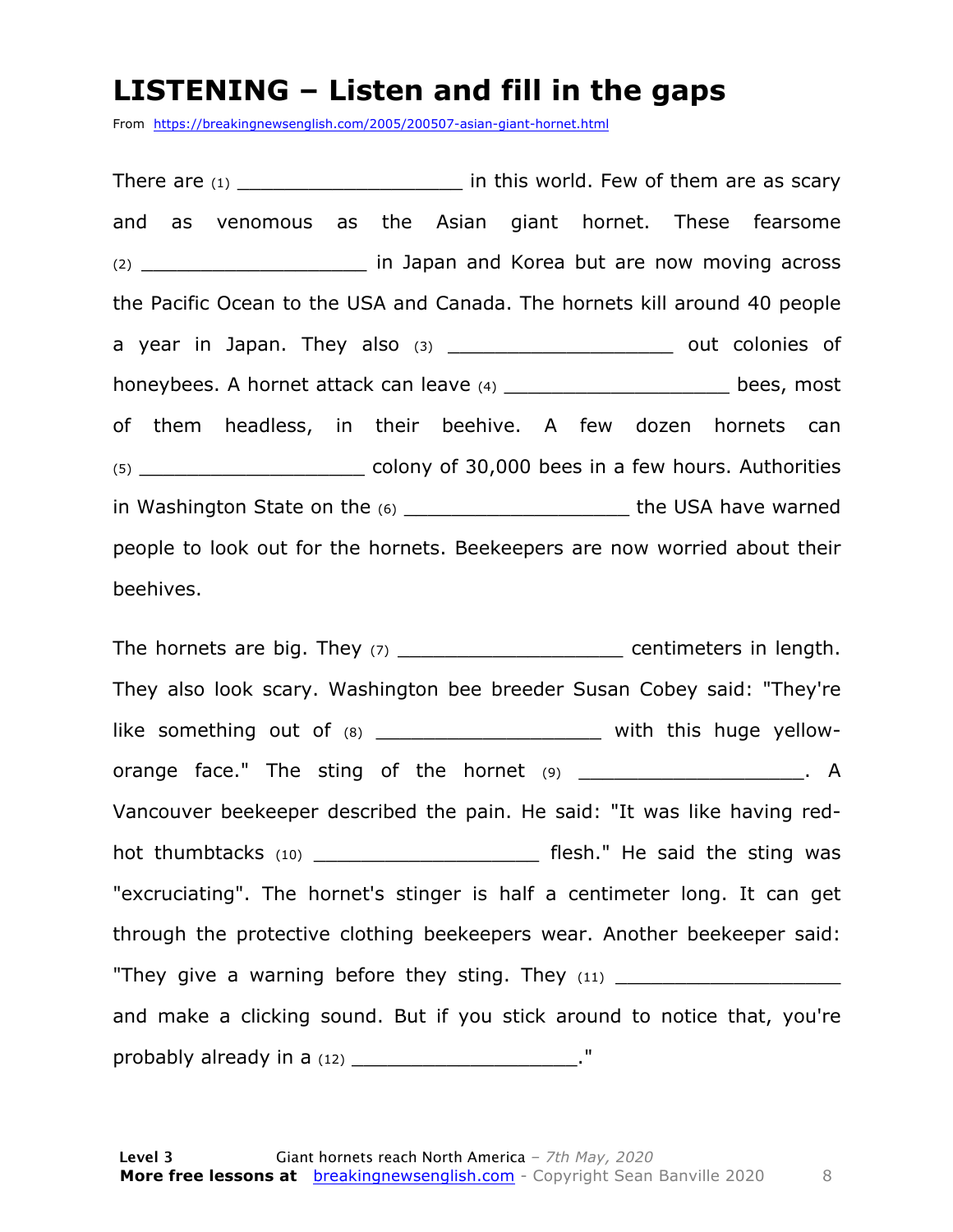### **COMPREHENSION QUESTIONS**

From https://breakingnewsenglish.com/2005/200507-asian-giant-hornet.html

- 1. What did the article say the hornets were besides scary and fearsome?
- 2. Where do the hornets kill around 40 people a year?
- 3. What shape are dead bees in after a hornet attack?
- 4. How many honeybees can a few dozen hornets kill in a few hours?
- 5. What are beekeepers now worried about?
- 6. How long are Asian giant hornets?
- 7. What colour is the face of the giant Asian hornet?
- 8. What did the article say was half a centimeter long?
- 9. What do hornets snap before they sting?
- 10. What world might you be in if you hear a hornet's warning?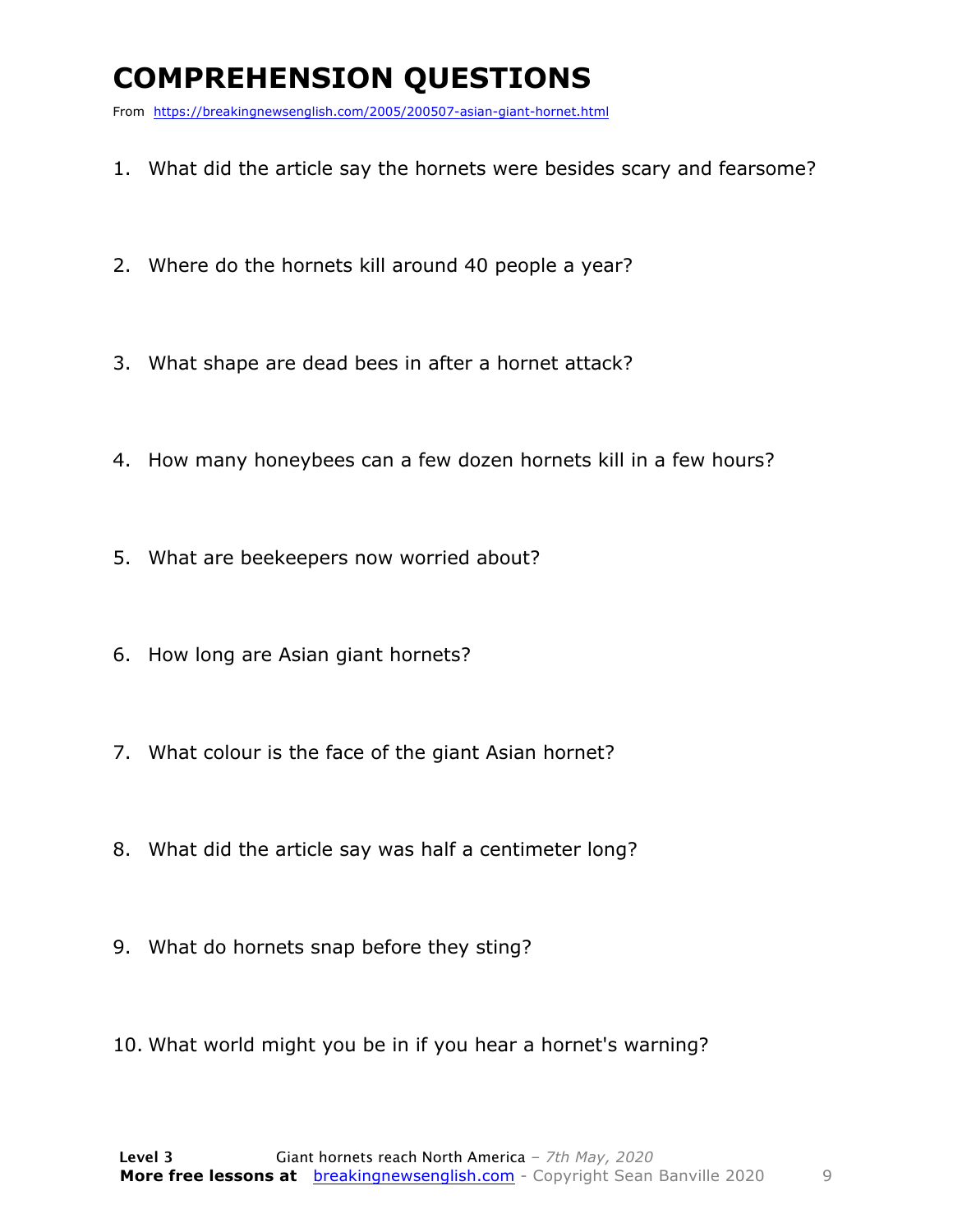### **MULTIPLE CHOICE - QUIZ**

From https://breakingnewsenglish.com/2005/200507-asian-giant-hornet.html

| 1) What did the article say the              | 6) How long are Asian giant hornets?                               |
|----------------------------------------------|--------------------------------------------------------------------|
| hornets were besides scary and               | $a)$ 5mm                                                           |
| fearsome?                                    | $b)$ 15 $cm$                                                       |
| a) boring                                    | $c)$ 5 $cm$                                                        |
| b) colourful                                 | d) 50cm                                                            |
| c) cute                                      | 7) What colour is the face of the giant                            |
| d) venomous                                  | Asian hornet?                                                      |
| 2) Where do the hornets kill around          | a) yellow-orange                                                   |
| 40 people a year?                            | b) greeny-blue                                                     |
| a) Australia                                 | c) yellowy-brown                                                   |
| b) Japan                                     | d) pinkish                                                         |
| c) Thailand                                  | 8) What did the article say was half a                             |
| d) Papua New Guinea                          | centimeter long?                                                   |
| 3) What shape are dead bees in after         | a) the hornet's wings                                              |
| a hornet attack?                             | b) the hornet's head                                               |
| a) messy                                     | c) the hornet's stinger                                            |
| b) triangular                                | d) the hornets eyes                                                |
| c) square                                    | 9) What do hornets snap before they                                |
| d) headless                                  | sting?                                                             |
| 4) How many honeybees can a few              | a) their wings                                                     |
| dozen hornets kill in a few hours?           | b) their jaws                                                      |
| a) $33,000$                                  | c) their legs                                                      |
| b) $13,000$                                  | d) their eyelids                                                   |
| c) $30,000$<br>$d)$ 3,000                    | 10) What world might you be in if you                              |
| 5) What are beekeepers now worried<br>about? | hear a hornet's warning?<br>a) a world of hurt<br>b) another world |
| a) a giant hornet invasion                   | c) their own world                                                 |
| b) honey                                     | d) this world                                                      |
| c) getting stung<br>d) their beehives        |                                                                    |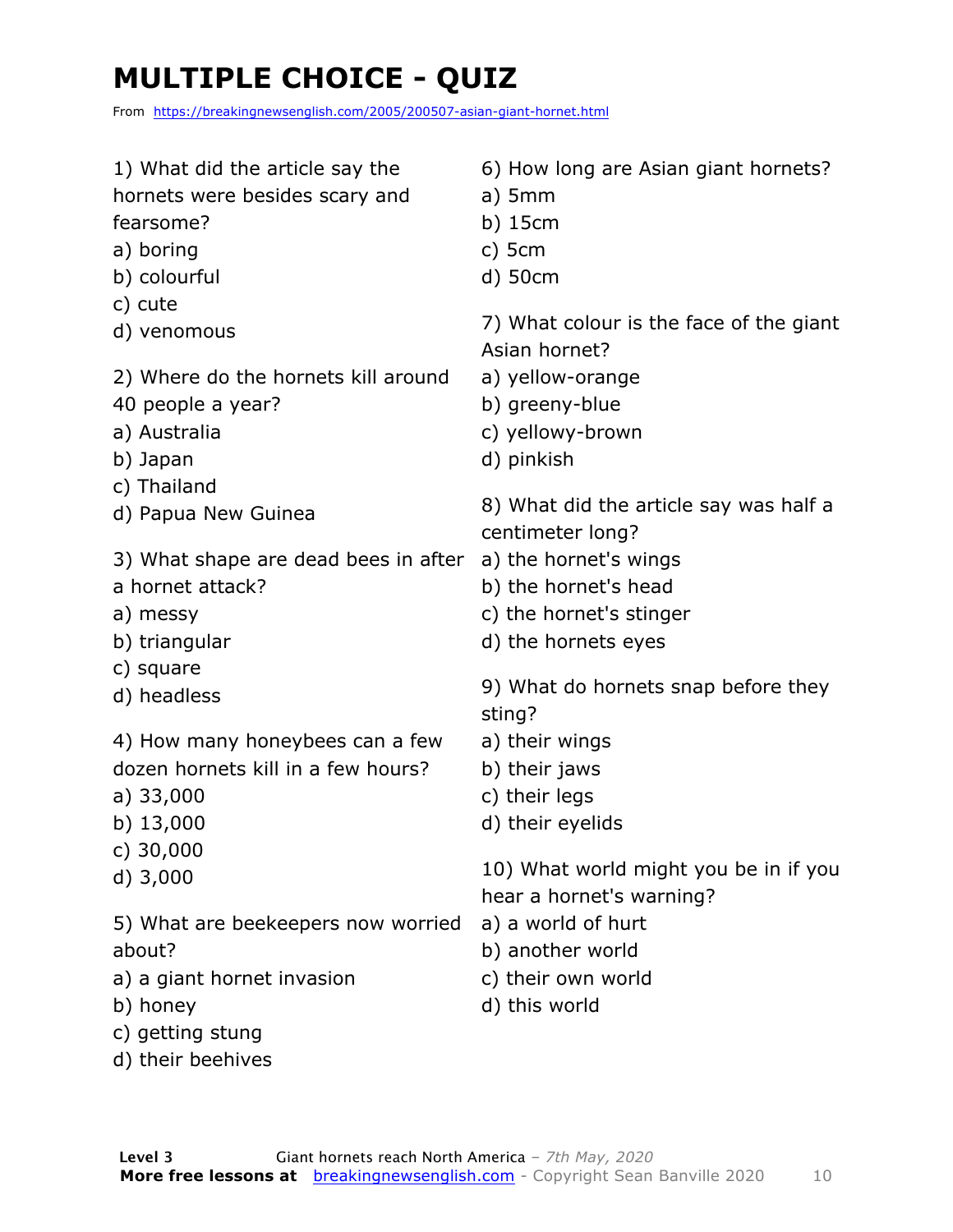### **ROLE PLAY**

From https://breakingnewsenglish.com/2005/200507-asian-giant-hornet.html

#### **Role A – Hornets**

You think hornets are the worst insects. Tell the others three reasons why. Tell them why their insects aren't as bad. Also, tell the others which is the least scary of these (and why): centipedes, tarantulas or bed bugs.

#### **Role B – Centipedes**

You think centipedes are the worst insects. Tell the others three reasons why. Tell them why their insects aren't as bad. Also, tell the others which is the least scary of these (and why): hornets, tarantulas or bed bugs.

#### **Role C – Tarantulas**

You think tarantulas are the worst insects. Tell the others three reasons why. Tell them why their insects aren't as bad. Also, tell the others which is the least scary of these (and why): centipedes, hornets or bed bugs.

#### **Role D – Bed Bugs**

You think bed bugs are the worst insects. Tell the others three reasons why. Tell them why their insects aren't as bad. Also, tell the others which is the least scary of these (and why): centipedes, tarantulas or hornets.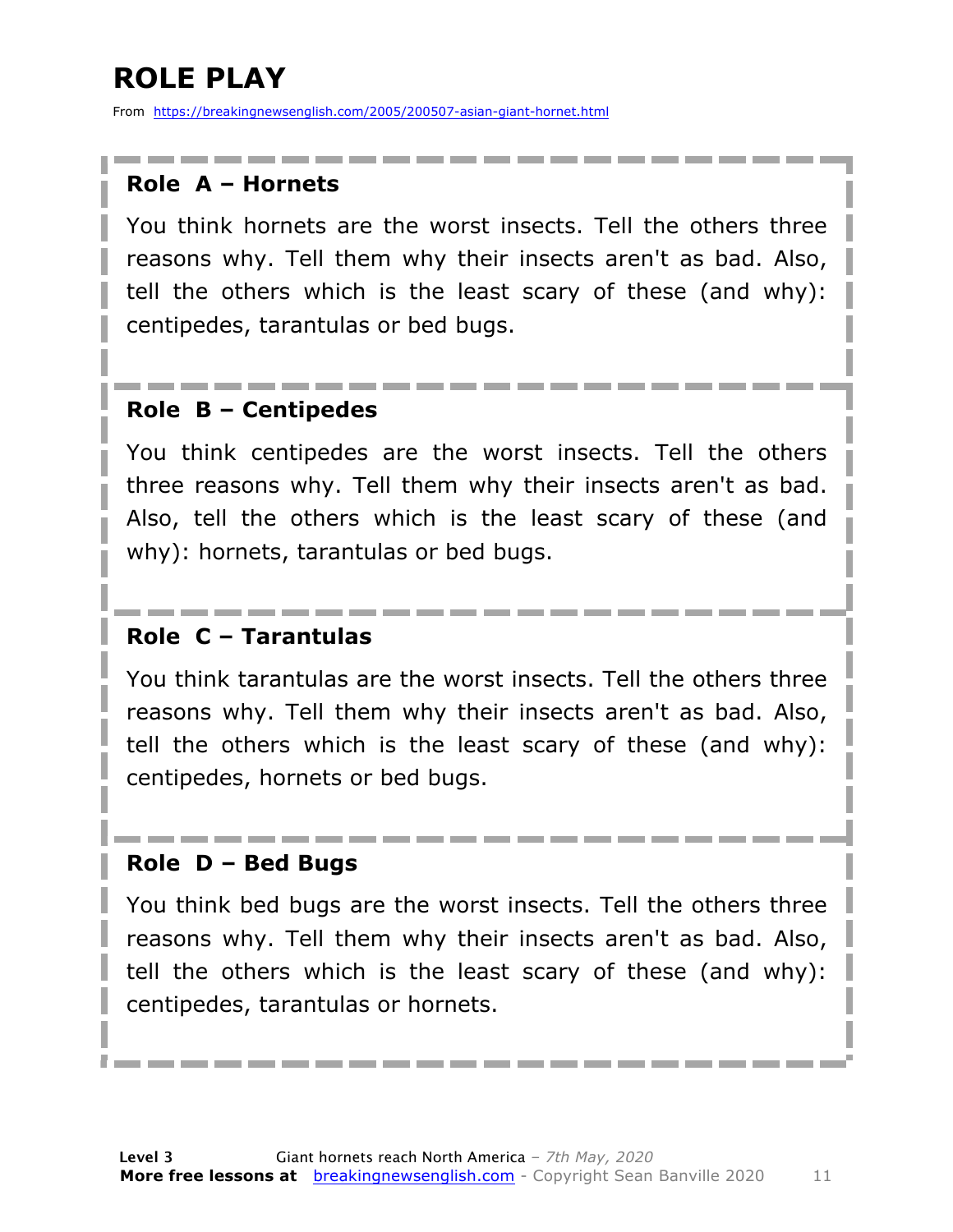### **AFTER READING / LISTENING**

From https://breakingnewsenglish.com/2005/200507-asian-giant-hornet.html

**1. WORD SEARCH:** Look in your dictionary / computer to find collocates, other meanings, information, synonyms … for the words 'hornet' and 'insect'.

| hornet | insect |
|--------|--------|
|        |        |
|        |        |
|        |        |

- Share your findings with your partners.
- Make questions using the words you found.
- Ask your partner / group your questions.

2. **ARTICLE OUESTIONS:** Look back at the article and write down some questions you would like to ask the class about the text.

- Share your questions with other classmates / groups.
- Ask your partner / group your questions.

**3. GAP FILL:** In pairs / groups, compare your answers to this exercise. Check your answers. Talk about the words from the activity. Were they new, interesting, worth learning…?

**4. VOCABULARY:** Circle any words you do not understand. In groups, pool unknown words and use dictionaries to find their meanings.

**5. TEST EACH OTHER:** Look at the words below. With your partner, try to recall how they were used in the text:

| $\cdot$ some       | • measure           |
|--------------------|---------------------|
| • creatures        | • cartoon           |
| $\cdot$ moving     | • extremely         |
| wipe<br>$\bullet$  | • driven            |
| • entire           | • wear              |
| hours<br>$\bullet$ | notice<br>$\bullet$ |
|                    |                     |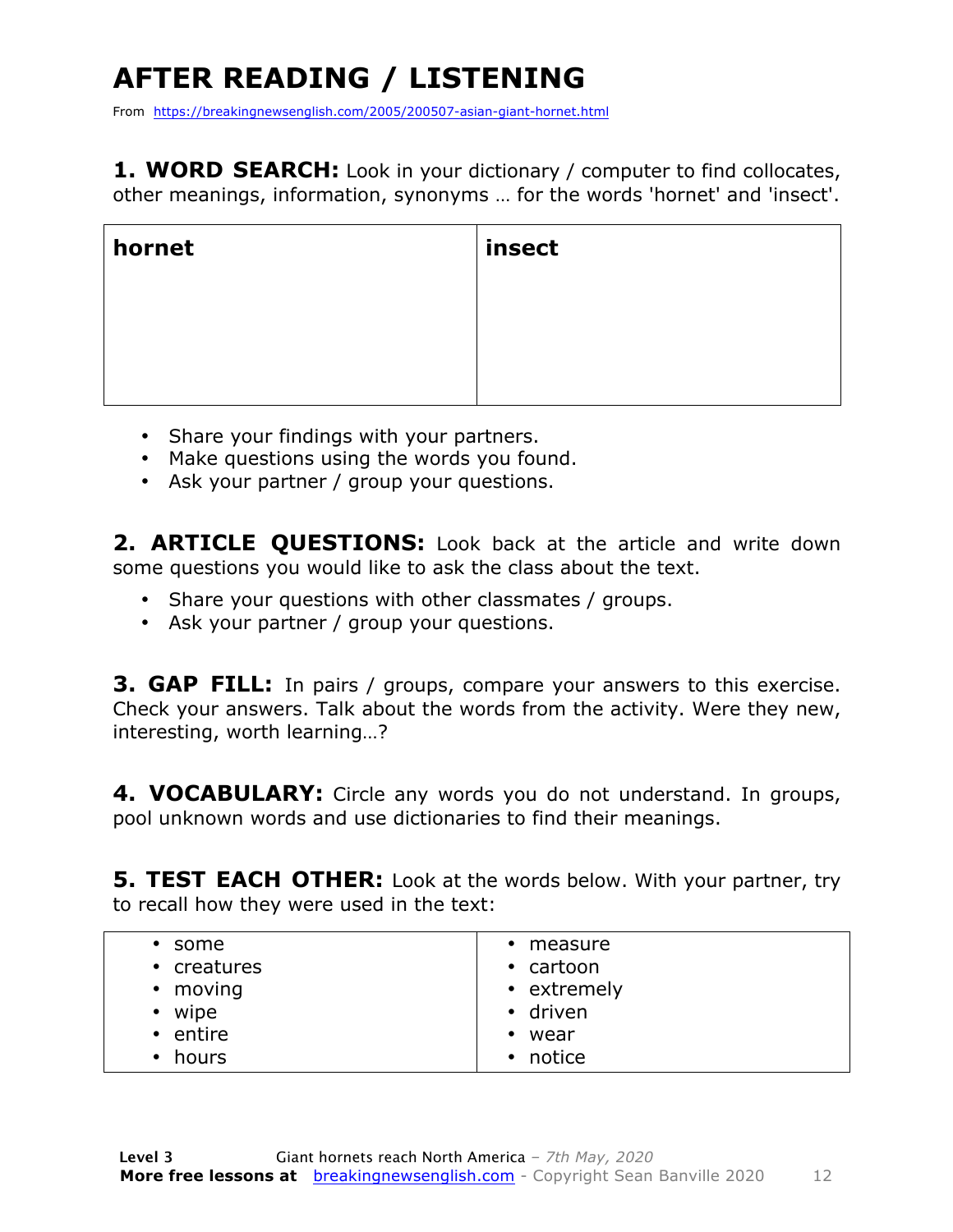### **HORNETS SURVEY**

From https://breakingnewsenglish.com/2005/200507-asian-giant-hornet.html

Write five GOOD questions about hornets in the table. Do this in pairs. Each student must write the questions on his / her own paper.

When you have finished, interview other students. Write down their answers.

|      | STUDENT 1 | STUDENT 2 | STUDENT 3 |
|------|-----------|-----------|-----------|
| Q.1. |           |           |           |
| Q.2. |           |           |           |
| Q.3. |           |           |           |
| Q.4. |           |           |           |
| Q.5. |           |           |           |

- Now return to your original partner and share and talk about what you found out. Change partners often.
- Make mini-presentations to other groups on your findings.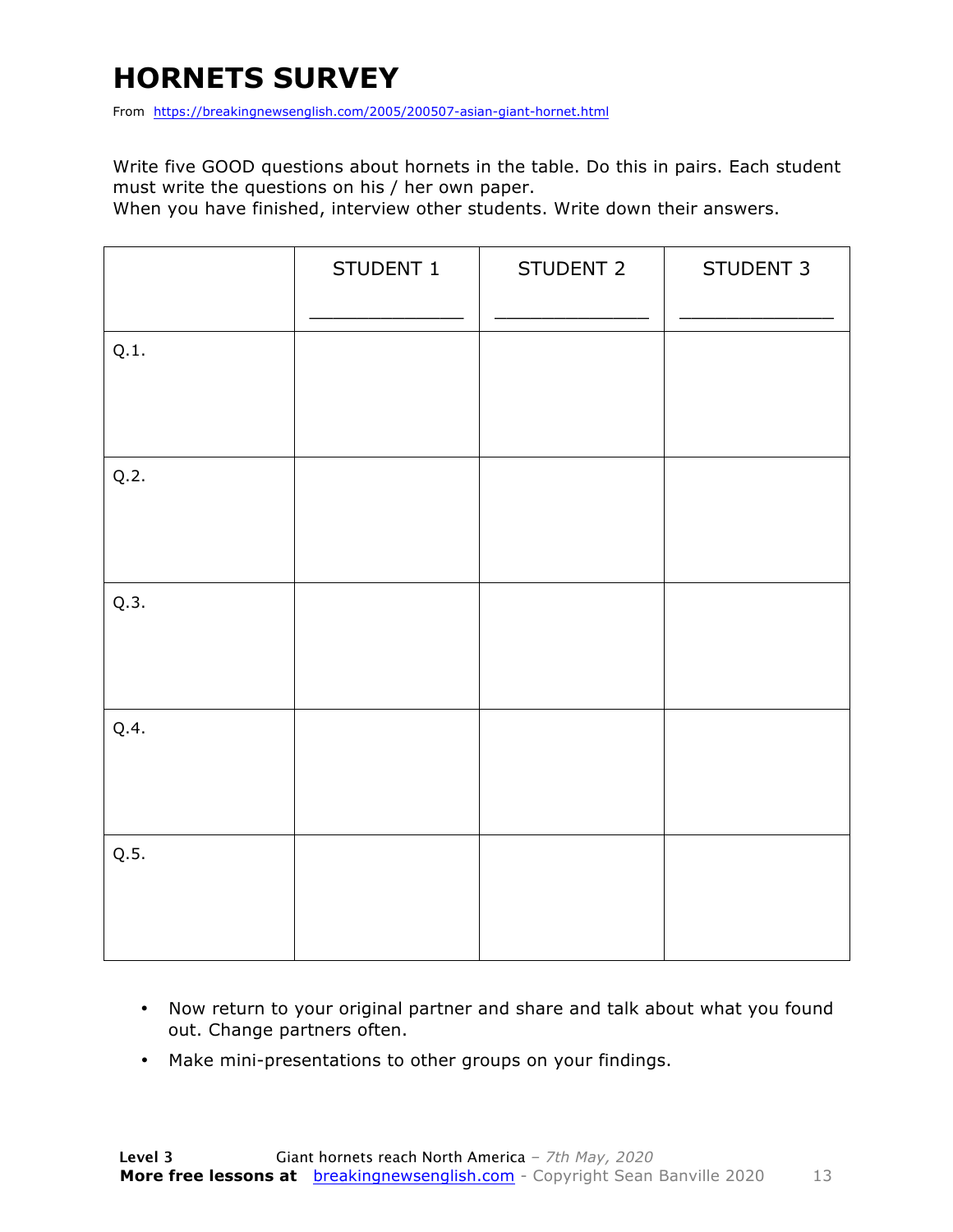### **HORNETS DISCUSSION**

STUDENT A's QUESTIONS (Do not show these to student B)

- 1. What did you think when you read the headline?
- 2. What images are in your mind when you hear the word 'giant'?
- 3. What do you know about hornets?
- 4. What do you think about insects?
- 5. What is your favourite insect?
- 6. Why are people afraid of insects?
- 7. What would you do if you saw an Asian giant hornet?
- 8. Why are honeybees so useful?
- 9. What are the differences between hornets and bees?
- 10. What is the world's scariest insect?

*Giant hornets reach North America – 7th May, 2020* Thousands more free lessons at breakingnewsenglish.com

-----------------------------------------------------------------------------

#### **HORNETS DISCUSSION**

STUDENT B's QUESTIONS (Do not show these to student A)

- 11. Did you like reading this article? Why/not?
- 12. What do you think of when you hear the word 'insect'?
- 13. What do you think about what you read?
- 14. Would you kill a hornet if you saw one?
- 15. Have you ever been stung by an insect?
- 16. What is the most pain you've been in?
- 17. What three adjectives best describe this story?
- 18. What advice do you have for the beekeepers?
- 19. How do you deal with pain?
- 20. What questions would you like to ask beekeepers?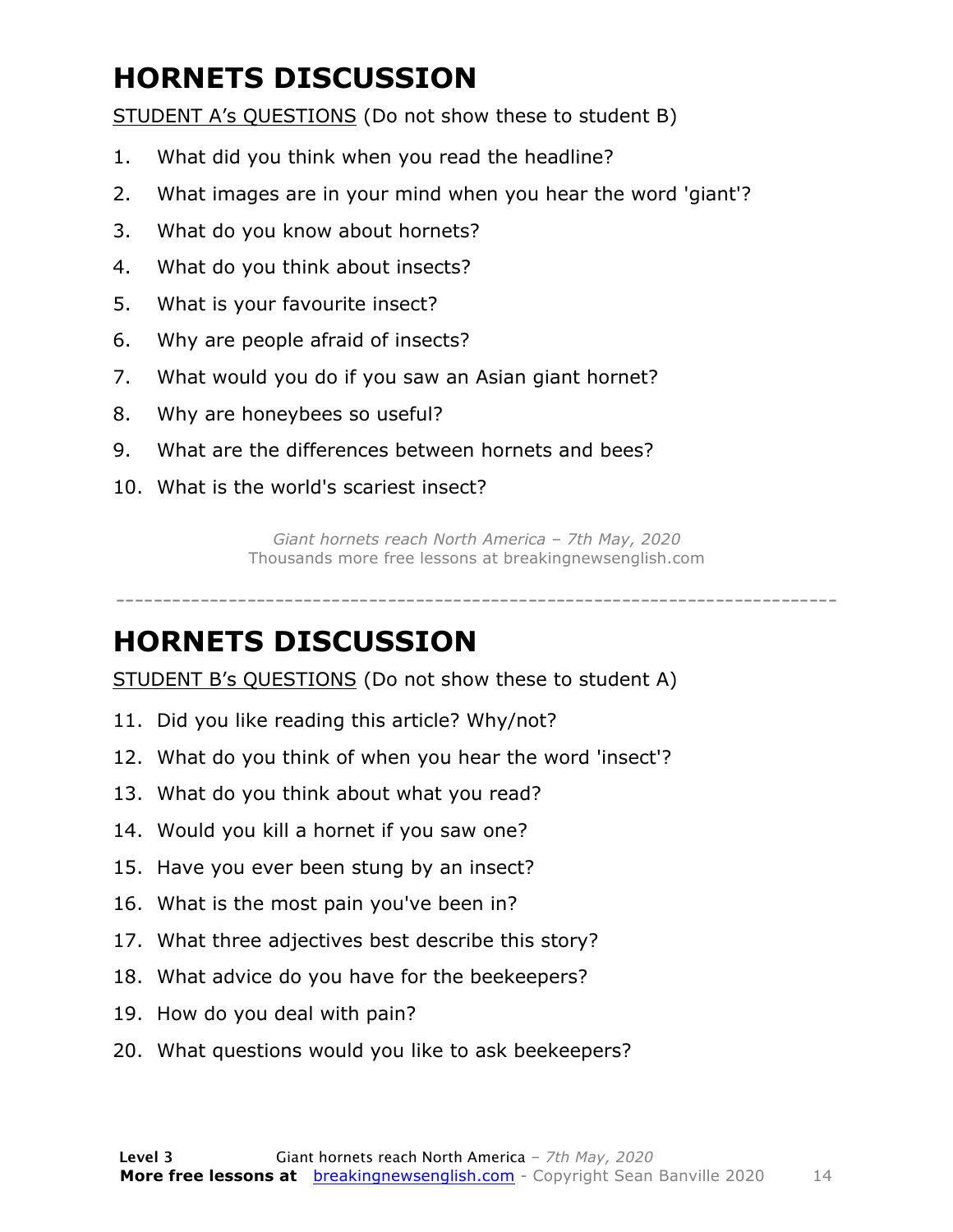### **DISCUSSION (Write your own questions)**

STUDENT A's QUESTIONS (Do not show these to student B)

| 1. |                                                                                                                          |
|----|--------------------------------------------------------------------------------------------------------------------------|
| 2. |                                                                                                                          |
|    | <u> 1989 - Johann John Stone, mars et al. (b. 1989)</u>                                                                  |
| 3. | <u> 1980 - Johann John Stone, mensk politik (d. 1980)</u>                                                                |
|    |                                                                                                                          |
| 4. |                                                                                                                          |
| 5. | <u> 1980 - Johann John Stone, markin fan it fjort fan it fjort fan it fjort fan it fjort fan it fjort fan it fjort f</u> |
|    |                                                                                                                          |
| 6. | <u> 1989 - Johann Barbara, martxa alemani</u> ar arte                                                                    |
|    | $Convriath \odot hraskinanawsanalich com 2020$                                                                           |

Copyright © breakingnewsenglish.com 2020

### **DISCUSSION (Write your own questions)**

STUDENT B's QUESTIONS (Do not show these to student A)

| 1. | <u> Alexandria de la contrada de la contrada de la contrada de la contrada de la contrada de la contrada de la c</u> |  |  |
|----|----------------------------------------------------------------------------------------------------------------------|--|--|
|    |                                                                                                                      |  |  |
| 2. |                                                                                                                      |  |  |
| 3. |                                                                                                                      |  |  |
| 4. |                                                                                                                      |  |  |
|    |                                                                                                                      |  |  |
| 5. |                                                                                                                      |  |  |
| 6. |                                                                                                                      |  |  |
|    |                                                                                                                      |  |  |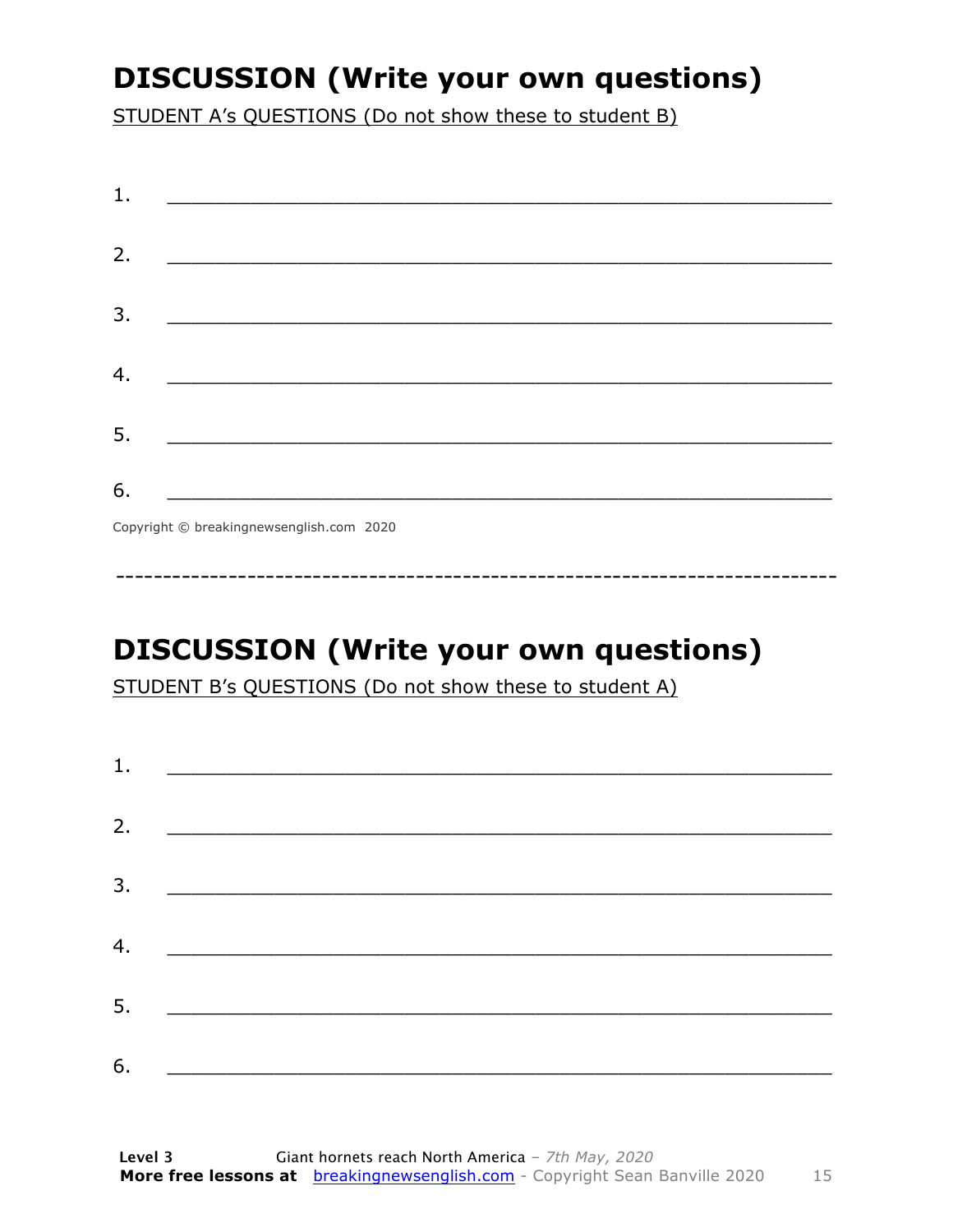### **LANGUAGE - CLOZE**

From https://breakingnewsenglish.com/2005/200507-asian-giant-hornet.html

There are some scary insects (1) \_\_\_\_\_ this world. Few of them are as scary and as venomous as the Asian giant hornet. These (2) \_\_\_\_ creatures are common in Japan and Korea but are now moving across the Pacific Ocean to the USA and Canada. The hornets kill around 40 people a year in Japan. They also destroy and (3) out colonies of honeybees. A hornet attack can leave (4) \_\_\_\_ of dead bees, most of them headless, in their beehive. A few dozen hornets can kill an  $(5)$  colony of 30,000 bees in a few hours. Authorities in Washington State on the west coast of the USA have warned people to look  $(6)$  \_\_\_\_ for the hornets. Beekeepers are now worried about their beehives.

The hornets are big. They measure about five centimeters  $(7)$  ength. They also look scary. Washington bee breeder Susan Cobey said: "They're like something out of a monster cartoon with this (8) \_\_\_\_ yellow-orange face." The sting of the hornet is extremely painful. A Vancouver beekeeper described the pain. He said: "It was like having red-hot thumbtacks (9) \_\_\_\_ into my flesh." He said the sting was "excruciating". The hornet's stinger is half a centimeter long. It can get through the protective clothing beekeepers (10) \_\_\_\_\_. Another beekeeper said: "They give a warning before they sting. They  $(11)$  \_\_\_\_ their jaws and make a clicking sound. But if you stick around to notice that, you're probably already in a world of (12) \_\_\_\_."

#### **Put the correct words from the table below in the above article.**

| 1.  | (a) | at     | (b) | in     | (c) | to     | (d) | by       |
|-----|-----|--------|-----|--------|-----|--------|-----|----------|
| 2.  | (a) | fare   | (b) | fears  | (c) | fear   | (d) | fearsome |
| 3.  | (a) | whip   | (b) | wipe   | (c) | wisp   | (d) | wasp     |
| 4.  | (a) | tops   | (b) | pills  | (c) | piles  | (d) | caps     |
| 5.  | (a) | entire | (b) | whole  | (c) | all    | (d) | every    |
| 6.  | (a) | out    | (b) | in     | (c) | up     | (d) | at       |
| 7.  | (a) | to     | (b) | оf     | (c) | at     | (d) | in       |
| 8.  | (a) | huge   | (b) | scour  | (c) | last   | (d) | watch    |
| 9.  | (a) | cycled | (b) | driven | (c) | walked | (d) | sailed   |
| 10. | (a) | clothe | (b) | dress  | (c) | wear   | (d) | put      |
| 11. | (a) | behind | (b) | up     | (c) | snap   | (d) | contact  |
| 12. | (a) | ached  | (b) | hurt   | (c) | sore   | (d) | numb     |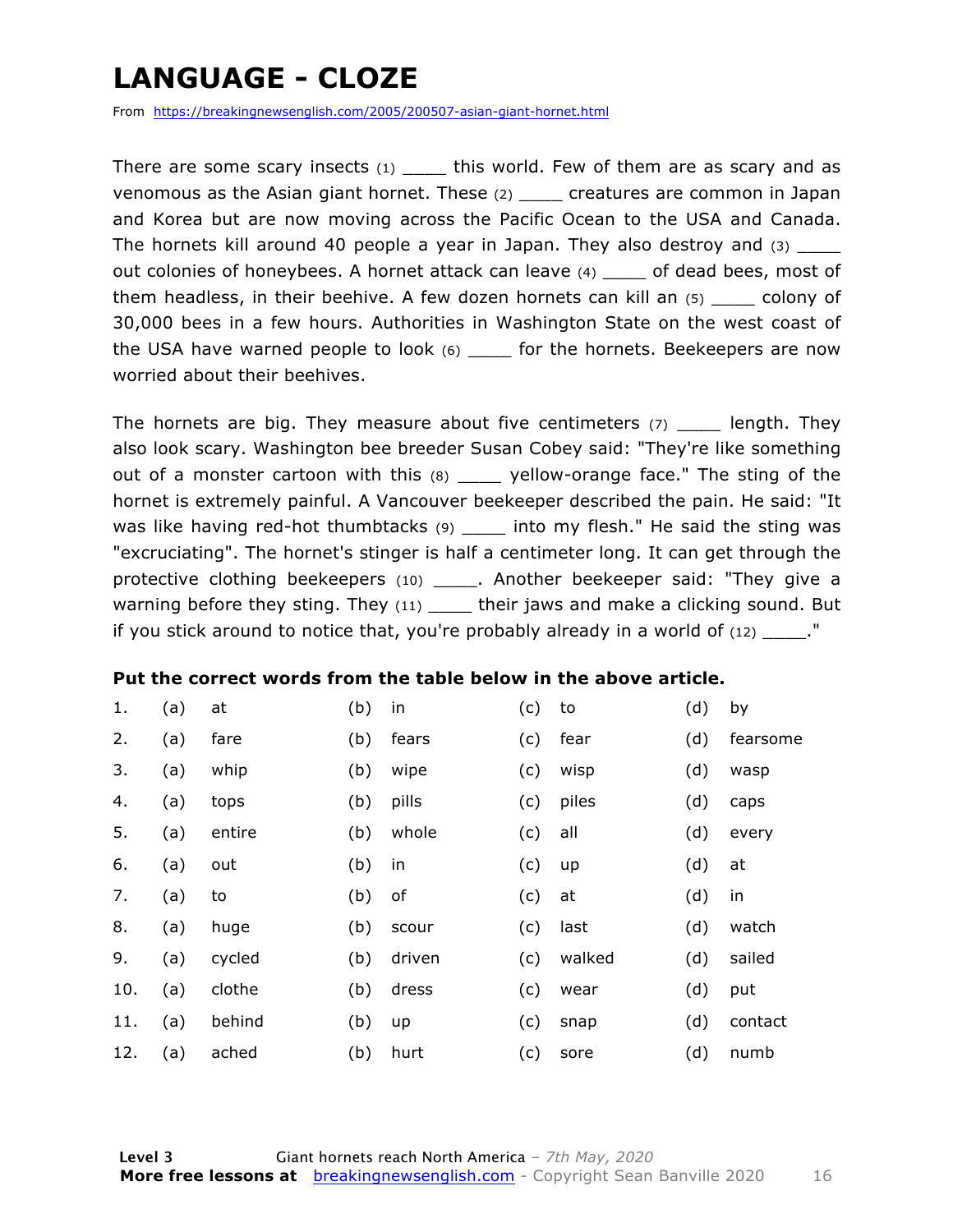### **SPELLING**

From https://breakingnewsenglish.com/2005/200507-asian-giant-hornet.html

#### **Paragraph 1**

- 1. ysrac insects
- 2. as ousvmone as the Asian giant hornet
- 3. fearsome rectauesr are common
- 4. A hornet tcaakt
- 5. kill an rtneie colony of 30,000 bees
- 6. on the west sotac of the USA

#### **Paragraph 2**

- 7. They sameeru about five centimeters
- 8. elmryeetx painful
- 9. driven into my sfhle
- 10. iroevctpte clothing
- 11. They snap their sawj
- 12. if you stick around to ctoeni that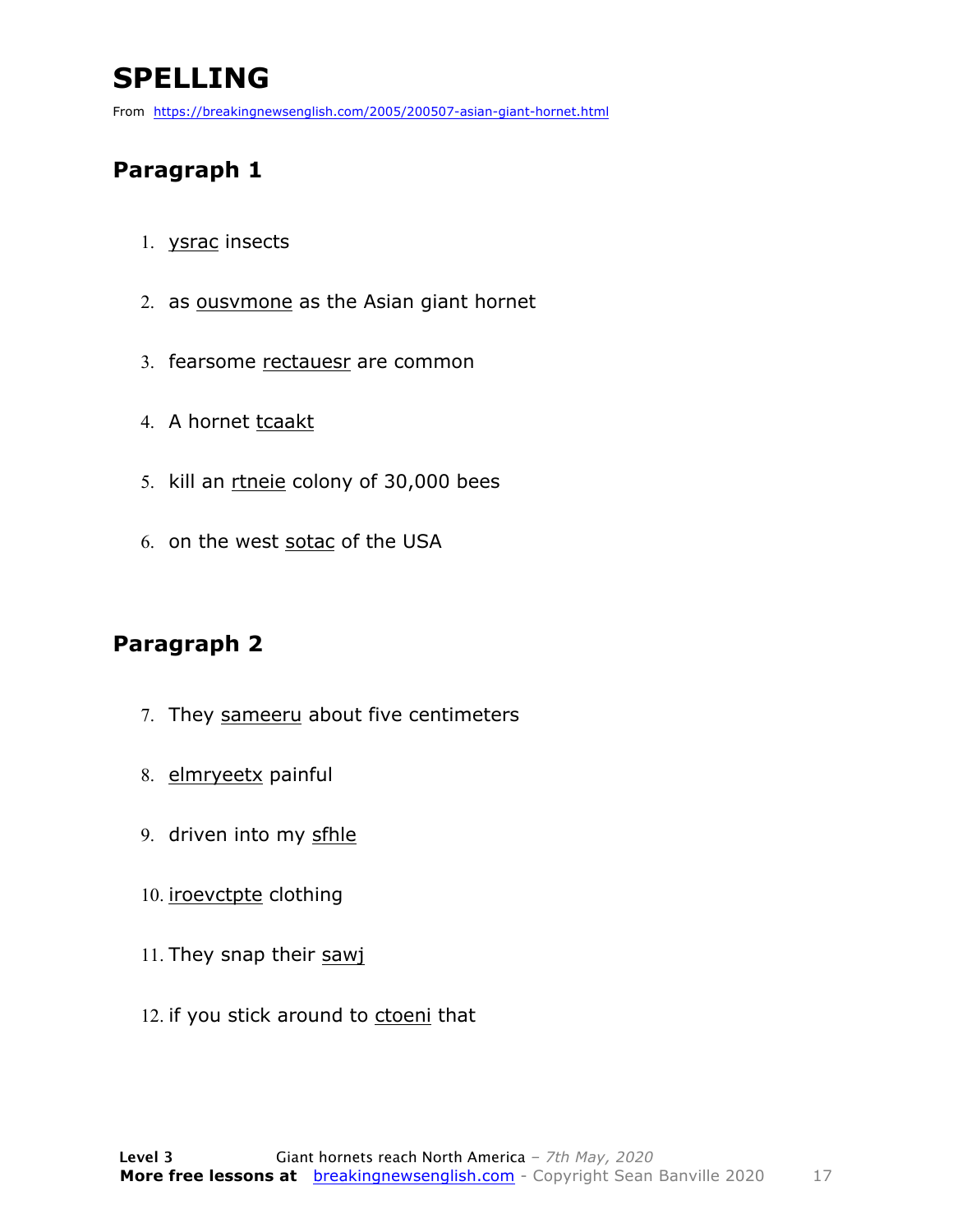### **PUT THE TEXT BACK TOGETHER**

From https://breakingnewsenglish.com/2005/200507-asian-giant-hornet.html

#### **Number these lines in the correct order.**

- ( ) The hornets are big. They measure about five centimeters in length. They also look scary. Washington bee
- ( ) an entire colony of 30,000 bees in a few hours. Authorities in Washington State on the west coast of the USA have warned
- ( ) across the Pacific Ocean to the USA and Canada. The hornets kill around 40 people
- ( ) pain. He said: "It was like having red-hot thumbtacks driven into my flesh." He said the sting was "excruciating". The hornet's stinger is half
- ( *1* ) There are some scary insects in this world. Few of them are as scary and as venomous
- ( ) beekeeper said: "They give a warning before they sting. They snap their jaws and make a clicking
- ( ) as the Asian giant hornet. These fearsome creatures are common in Japan and Korea but are now moving
- ( ) sound. But if you stick around to notice that, you're probably already in a world of hurt."
- ( ) of dead bees, most of them headless, in their beehive. A few dozen hornets can kill
- ( ) a year in Japan. They also destroy and wipe out colonies of honeybees. A hornet attack can leave piles
- ( ) people to look out for the hornets. Beekeepers are now worried about their beehives.
- ( ) a centimeter long. It can get through the protective clothing beekeepers wear. Another
- ( ) face." The sting of the hornet is extremely painful. A Vancouver beekeeper described the
- ( ) breeder Susan Cobey said: "They're like something out of a monster cartoon with this huge yellow-orange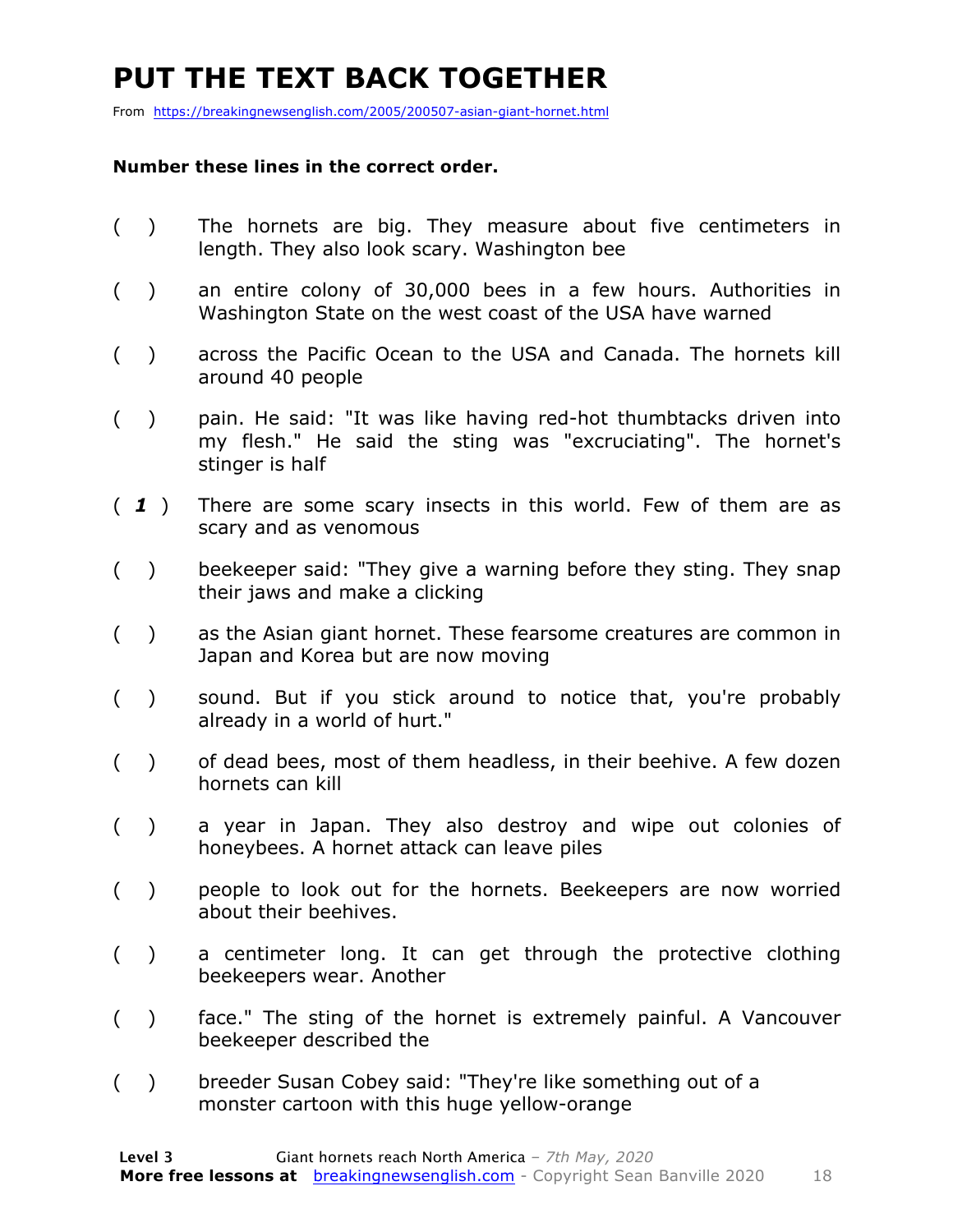#### **PUT THE WORDS IN THE RIGHT ORDER**

From https://breakingnewsenglish.com/2005/200507-asian-giant-hornet.html

1. some world . this are insects There scary in

2. the as hornet . giant As Asian venomous

3. hornets The year . 40 kill people around a

4. colonies of Destroy honeybees . wipe out and

5. are Beekeepers worried beehives . now their about

6. five centimeters measure length . They about in

7. cartoon . out like monster They're something a of

8. flesh . red-hot my into driven thumbtacks having Like

9. protective beekeepers clothing through the wear . Get

10. a clicking sound . Snap make and jaws their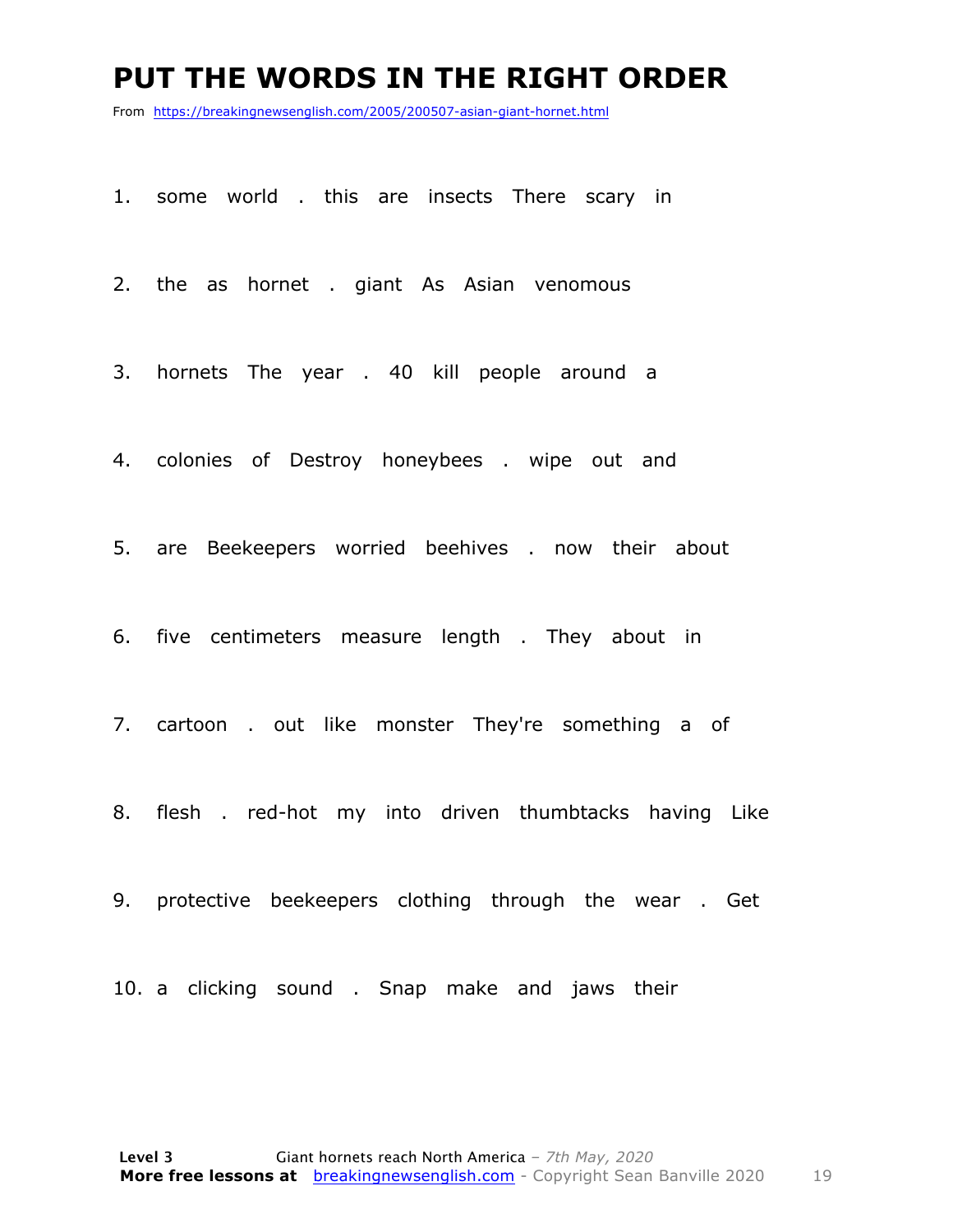### **CIRCLE THE CORRECT WORD (20 PAIRS)**

From https://breakingnewsenglish.com/2005/200507-asian-giant-hornet.html

There are some *scary / scars* insects in this world. Few of them are as scary and as *venomous / venom* as the Asian giant hornet. These fearsome creatures are *common / commonly* in Japan and Korea but are *non / now* moving across the Pacific Ocean to the USA and Canada. The hornets kill around 40 people a year in Japan. They *also / addition* destroy and wipe out colonies *for / of* honeybees. A hornet attack can *stay / leave* piles of dead bees, most of them headless, in *their / them* beehive. A few dozen hornets can kill an entire colony of 30,000 bees *at / in* a few hours. Authorities in Washington State on the west coast of the USA have warned people to look *in / out* for the hornets. Beekeepers are now worried about their beehives.

The hornets are big. They *measurement / measure* about five centimeters in length. They also look scary. Washington bee *brooder / breeder* Susan Cobey said: "They're like something *out / in* of a monster cartoon with this huge yellow-orange face." The *string / sting* of the hornet is extremely *painless / painful*. A Vancouver beekeeper described the pain. He said: "It was like having red-hot thumbtacks *cycled / driven* into my flesh." He said the sting was "excruciating". The hornet's stinger is half *the / a* centimeter long. It can get through the *protective / protect* clothing beekeepers wear. Another beekeeper said: "They give a warning before they sting. They snap their jaws and make a clicking *hear / soun*d. But if you stick around to notice that, you're probably already in a world of *hurt / hunt*."

#### **Talk about the connection between each pair of words in italics, and why the correct word is correct.**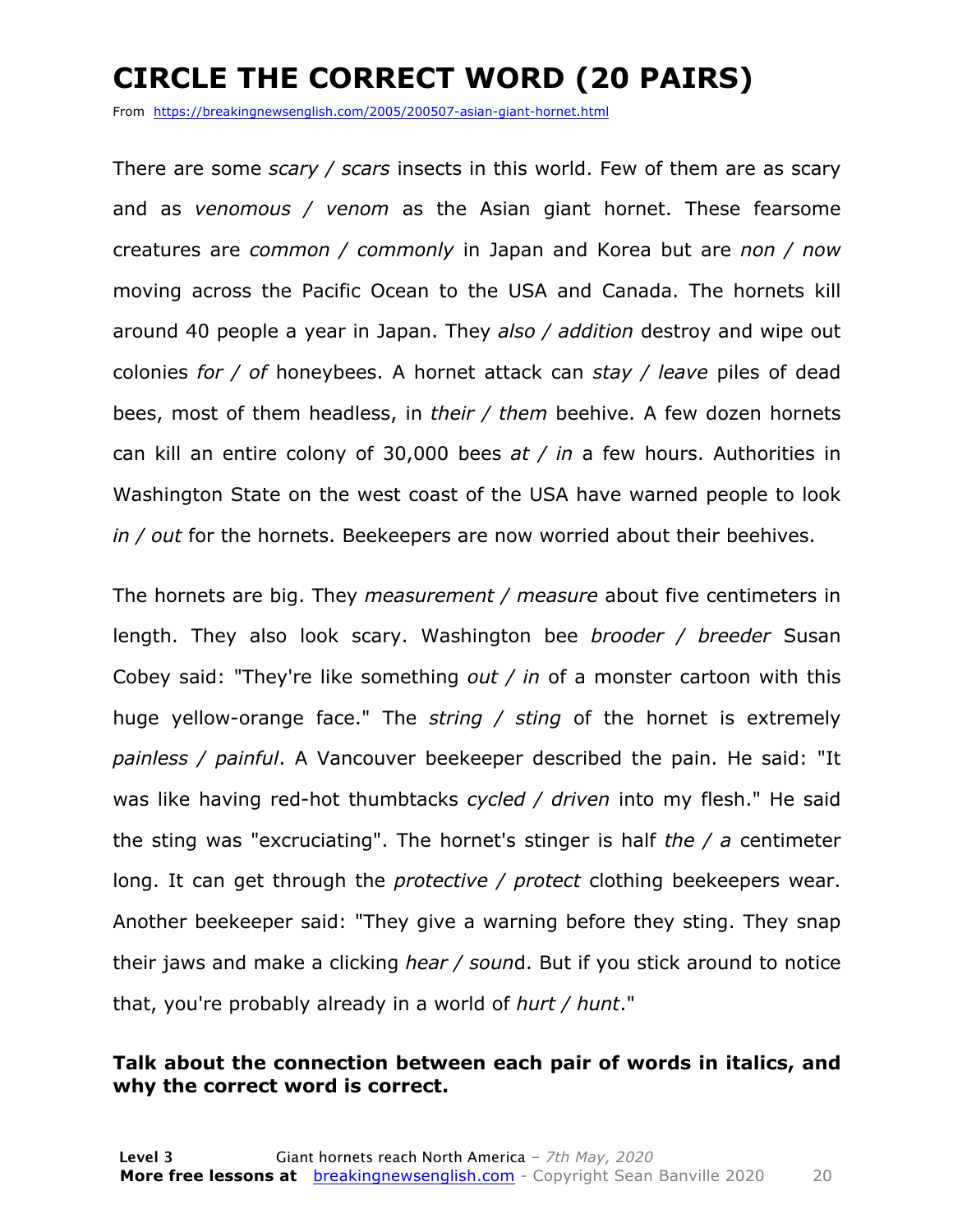### **INSERT THE VOWELS (a, e, i, o, u)**

From https://breakingnewsenglish.com/2005/200507-asian-giant-hornet.html

 $Th_r r_r r_r$  s\_m\_ sc\_ry \_ns\_cts \_n th\_s w\_rld. F\_w \_f t h\_m \_r\_ \_s s c\_r y \_n d \_s v\_n\_m\_ **\_** s \_s t h\_ A s\_ **\_** n g\_ **\_** n t h\_r n\_t . T h\_s\_ f\_ **\_** r s\_m\_ c r\_ **\_**  t\_r\_s \_r\_ c\_m m\_n \_n J\_p\_n \_n d K\_r\_ **\_** b\_t \_r\_ n\_w m\_v\_n g \_c r\_s s t h\_ P\_c\_f\_c O c\_ **\_** n t\_ t h\_ U S A \_n d C\_n\_d\_. T h\_ h\_r n\_t s k\_l l \_r\_ **\_** n d 4 0 p \_ **\_**  p l\_ \_ y\_ **\_** r \_n J\_p\_n . T h\_y \_l s\_ d\_s t r\_y \_n d w\_p\_ \_ **\_** t c\_l\_n\_ **\_** s \_f h\_n\_y b\_ **\_** s . A h\_r n\_t \_t t\_c k c\_n l\_ **\_** v\_ p\_l\_s \_f d\_ **\_** d b\_ **\_** s , m\_s t \_f t h\_m h\_ **\_** d l\_s s , \_n t h\_ **\_** r b\_ **\_** h\_v\_. A f\_w d\_z\_n h\_r n\_t s c\_n k\_l l \_n \_n t\_r\_ c\_l\_n y \_f 3 0 , 0 0 0 b \_ **\_** s \_n \_ f\_w h\_ **\_** r s . A\_t h\_r\_t\_ **\_** s \_n W\_s h\_n g t\_n S t\_t\_ \_n t h\_ w\_s t c\_ **\_** s t \_f t h\_ U S A h\_v\_ w\_r n\_d p\_ **\_** p l\_ t\_ l\_ **\_** k \_ **\_** t f\_r t h\_ h\_r n\_t s . B \_ **\_** k \_ **\_** p\_r s \_r\_ n\_w w\_r r\_ **\_** d \_b\_ **\_** t t h\_ **\_** r b\_ **\_**   $h_v_s$ .

T h\_ h\_r n\_t s \_r\_ b\_g . T h\_y m\_ **\_** s\_r\_ \_b\_ **\_** t f\_v\_ c\_n t\_m\_t\_r s \_n l\_n g t h . T h\_y \_l s\_ l\_ **\_** k s c\_r y . W\_s h\_n g t\_n b\_ **\_** b r\_ **\_** d\_r S\_s\_n C\_b\_y s\_ **\_** d : " T h\_y ' r\_ l\_k\_ s\_m\_t h\_n g \_ **\_** t \_f \_ m\_n s t\_r c\_r t\_ **\_**  n w\_t h t h\_s  $h_g$ \_ y\_l l\_w -\_r\_n g\_ f\_c\_. " T h\_ s t\_n g \_f t h\_ h\_r n\_t \_s \_x t r\_m\_l y p\_ **\_** n f\_l . A V\_n c\_ **\_** v\_r b\_ **\_** k \_ **\_** p\_r d\_s c r\_b\_d t h\_ p\_ **\_** n . H\_ s \_ **\_** d : " I t w\_s l\_k\_ h\_v\_n g r\_d - h\_t t h\_m b t\_c k s d r\_v\_n \_n t\_ m y f l\_s h . " H\_ s\_ **\_** d t h\_ s t\_n g w\_s "\_x c r\_c\_ **\_** t\_n g " . T h\_ h\_r n\_t ' s s t\_n g\_r \_s h\_l f \_ c\_n t\_m\_t\_r l\_n g . I t c\_n g\_t t h r\_ **\_** g h t h\_ p r\_t\_c t\_v\_ c l\_t h\_n g b\_ **\_** k \_ **\_** p\_r s w\_ **\_** r . A n\_t h\_r b\_ **\_** k \_ **\_** p\_r s\_ **\_** d : " T h\_y g\_v\_ \_ w\_r n\_n g b\_f\_r\_ t h\_y s t\_n g . T h\_y s n\_p t h\_ **\_** r j\_w s \_n d m\_k\_ \_ c l\_c k\_n g s\_ **\_** n d . B\_t \_f y\_ **\_** s t\_c k \_r\_ **\_** n d t\_ n\_t\_c\_ t h\_t , y\_ **\_** ' r\_ p r\_b\_b l y \_l r\_ **\_** d y \_n \_ w\_r l d \_f h\_r t . "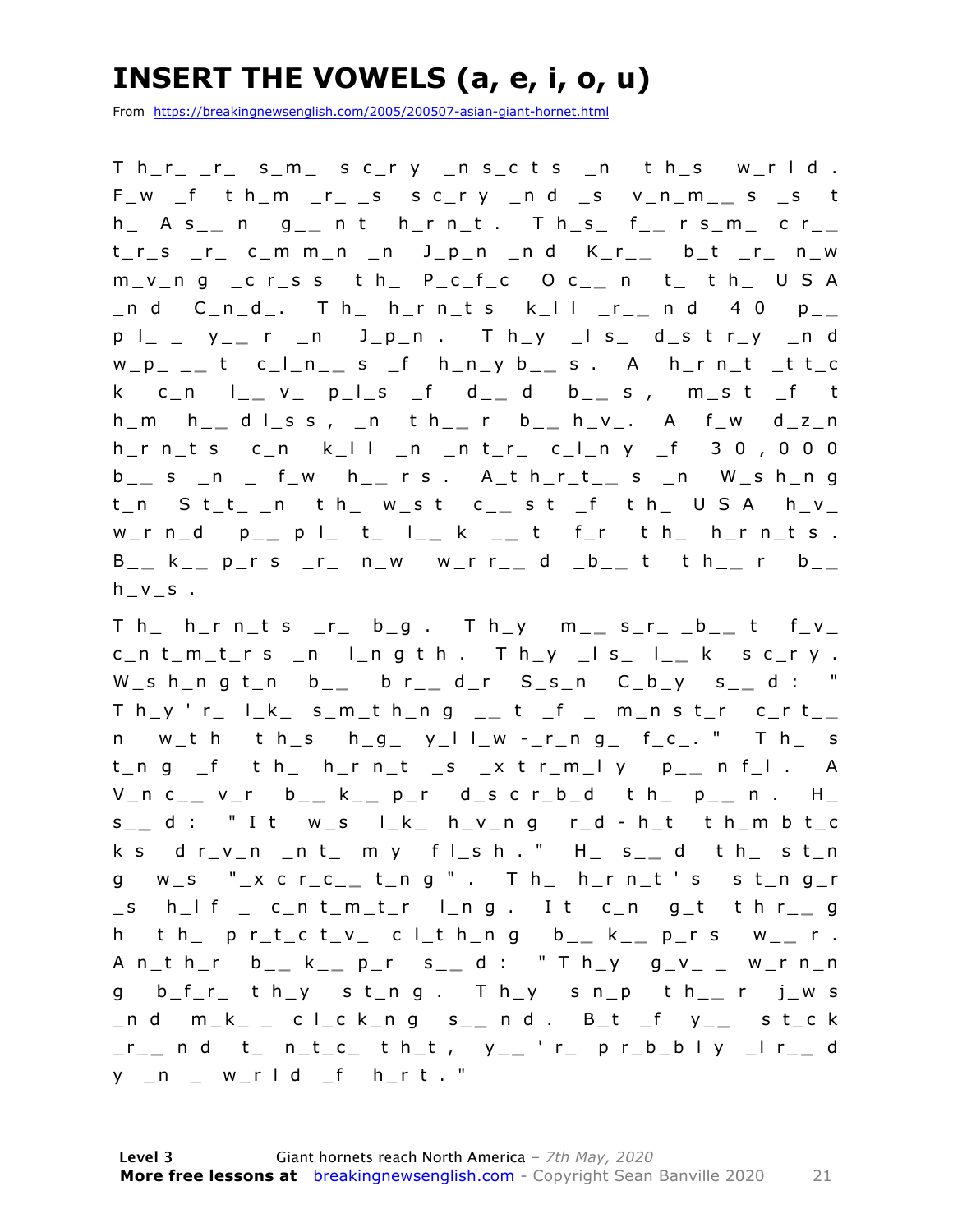#### **PUNCTUATE THE TEXT AND ADD CAPITALS**

From https://breakingnewsenglish.com/2005/200507-asian-giant-hornet.html

there are some scary insects in this world few of them are as scary and as venomous as the asian giant hornet these fearsome creatures are common in japan and korea but are now moving across the pacific ocean to the usa and canada the hornets kill around 40 people a year in japan they also destroy and wipe out colonies of honeybees a hornet attack can leave piles of dead bees most of them headless in their beehive a few dozen hornets can kill an entire colony of 30000 bees in a few hours authorities in washington state on the west coast of the usa have warned people to look out for the hornets beekeepers are now worried about their beehives

the hornets are big they measure about five centimeters in length they also look scary washington bee breeder susan cobey said theyre like something out of a monster cartoon with this huge yelloworange face the sting of the hornet is extremely painful a vancouver beekeeper described the pain he said it was like having redhot thumbtacks driven into my flesh he said the sting was excruciating the hornets stinger is half a centimeter long it can get through the protective clothing beekeepers wear another beekeeper said they give a warning before they sting they snap their jaws and make a clicking sound but if you stick around to notice that youre probably already in a world of hurt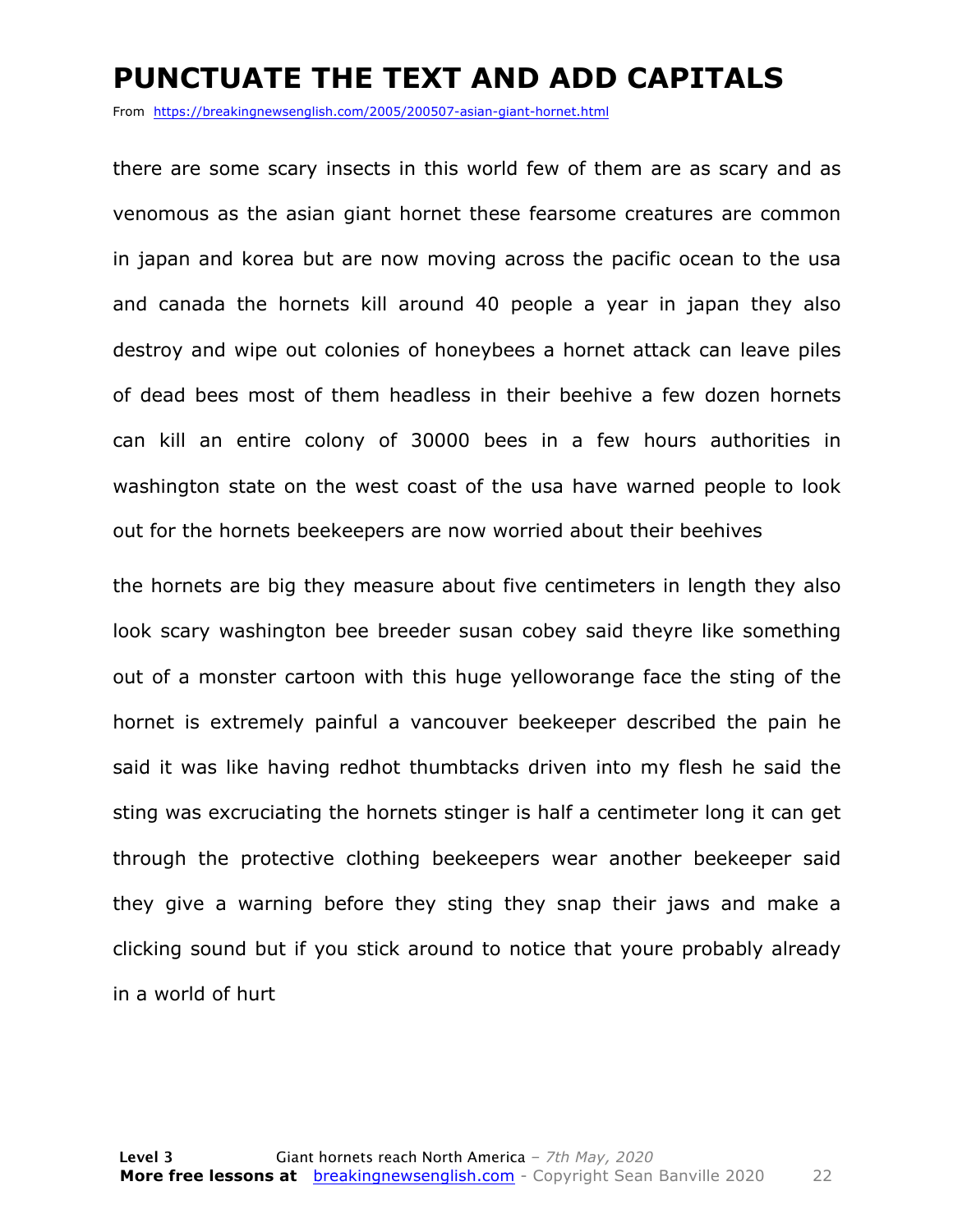### **PUT A SLASH ( / ) WHERE THE SPACES ARE**

From https://breakingnewsenglish.com/2005/200507-asian-giant-hornet.html

Therearesomescaryinsectsinthisworld.Fewofthemareasscaryandas venomousastheAsiangianthornet.Thesefearsomecreaturesarecom moninJapanandKoreabutarenowmovingacrossthePacificOceantoth eUSAandCanada.Thehornetskillaround40peopleayearinJapan.They alsodestroyandwipeoutcoloniesofhoneybees.Ahornetattackcanleav epilesofdeadbees,mostofthemheadless,intheirbeehive.Afewdozenh ornetscankillanentirecolonyof30,000beesinafewhours.Authoritiesin WashingtonStateonthewestcoastoftheUSAhavewarnedpeopletoloo koutforthehornets.Beekeepersarenowworriedabouttheirbeehives.T hehornetsarebig.Theymeasureaboutfivecentimetersinlength.Theya lsolookscary.WashingtonbeebreederSusanCobeysaid:"They'relikes omethingoutofamonstercartoonwiththishugeyellow-orangeface."T hestingofthehornetisextremelypainful.AVancouverbeekeeperdescri bedthepain.Hesaid:"Itwaslikehavingred-hotthumbtacksdrivenint omyflesh."Hesaidthestingwas"excruciating".Thehornet'sstingerish alfacentimeterlong.Itcangetthroughtheprotectiveclothingbeekeepe rswear.Anotherbeekeepersaid:"Theygiveawarningbeforetheysting. Theysnaptheirjawsandmakeaclickingsound.Butifyoustickaroundton oticethat,you'reprobablyalreadyinaworldofhurt."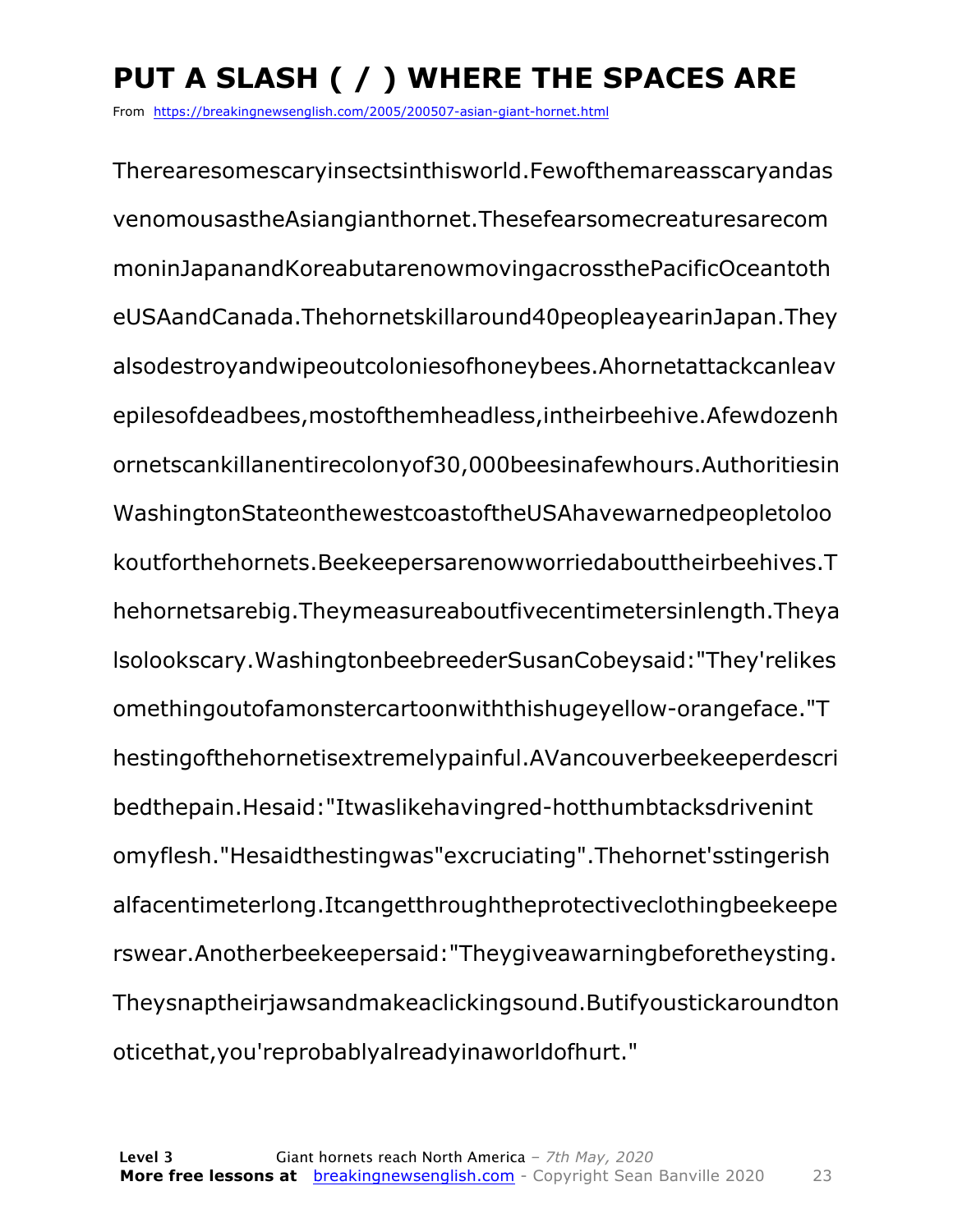### **FREE WRITING**

From https://breakingnewsenglish.com/2005/200507-asian-giant-hornet.html

Write about hornets for 10 minutes. Comment on your partner's paper.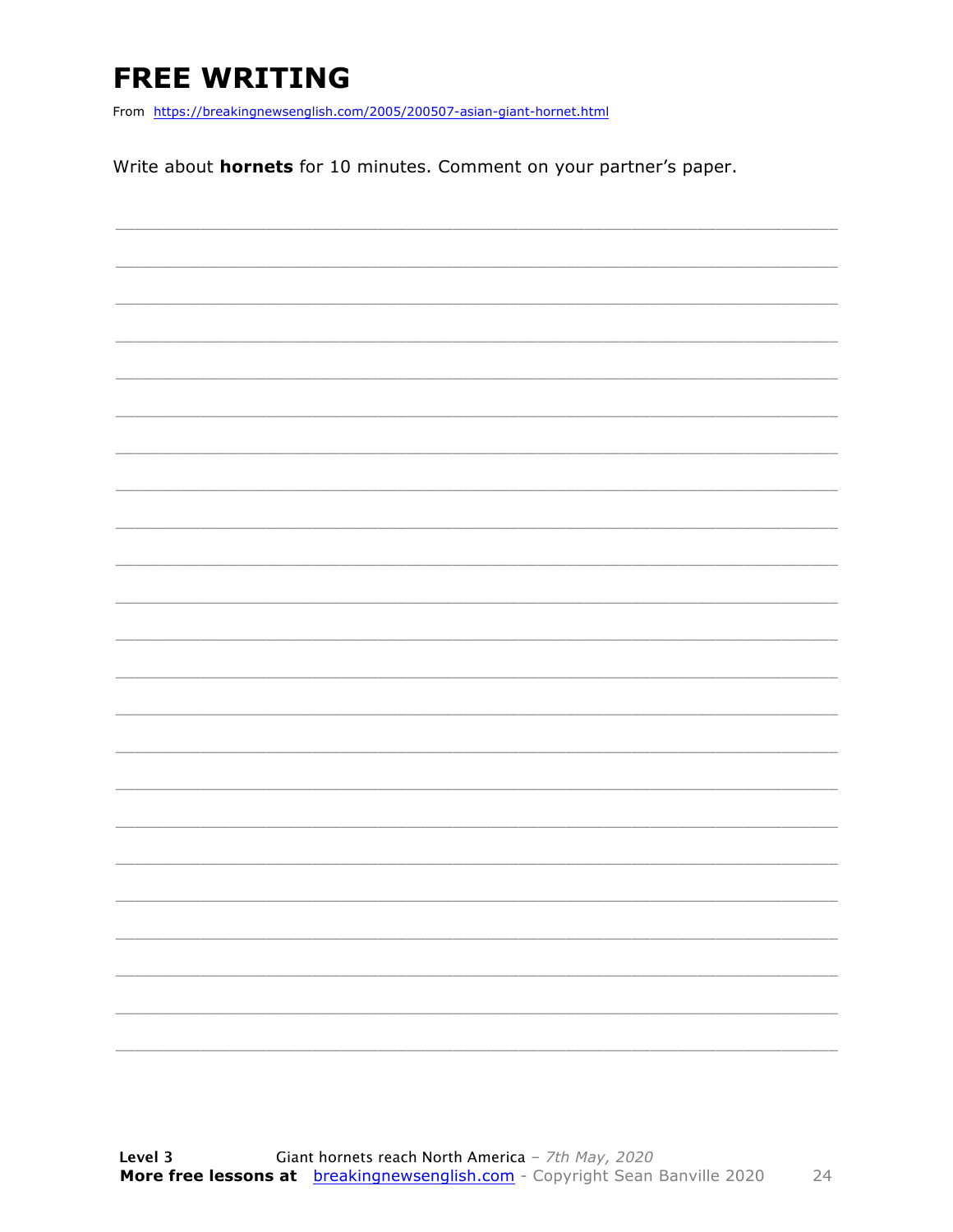### **ACADEMIC WRITING**

From https://breakingnewsenglish.com/2005/200507-asian-giant-hornet.html

The world needs to spend lots more money to protect honeybees. Discuss.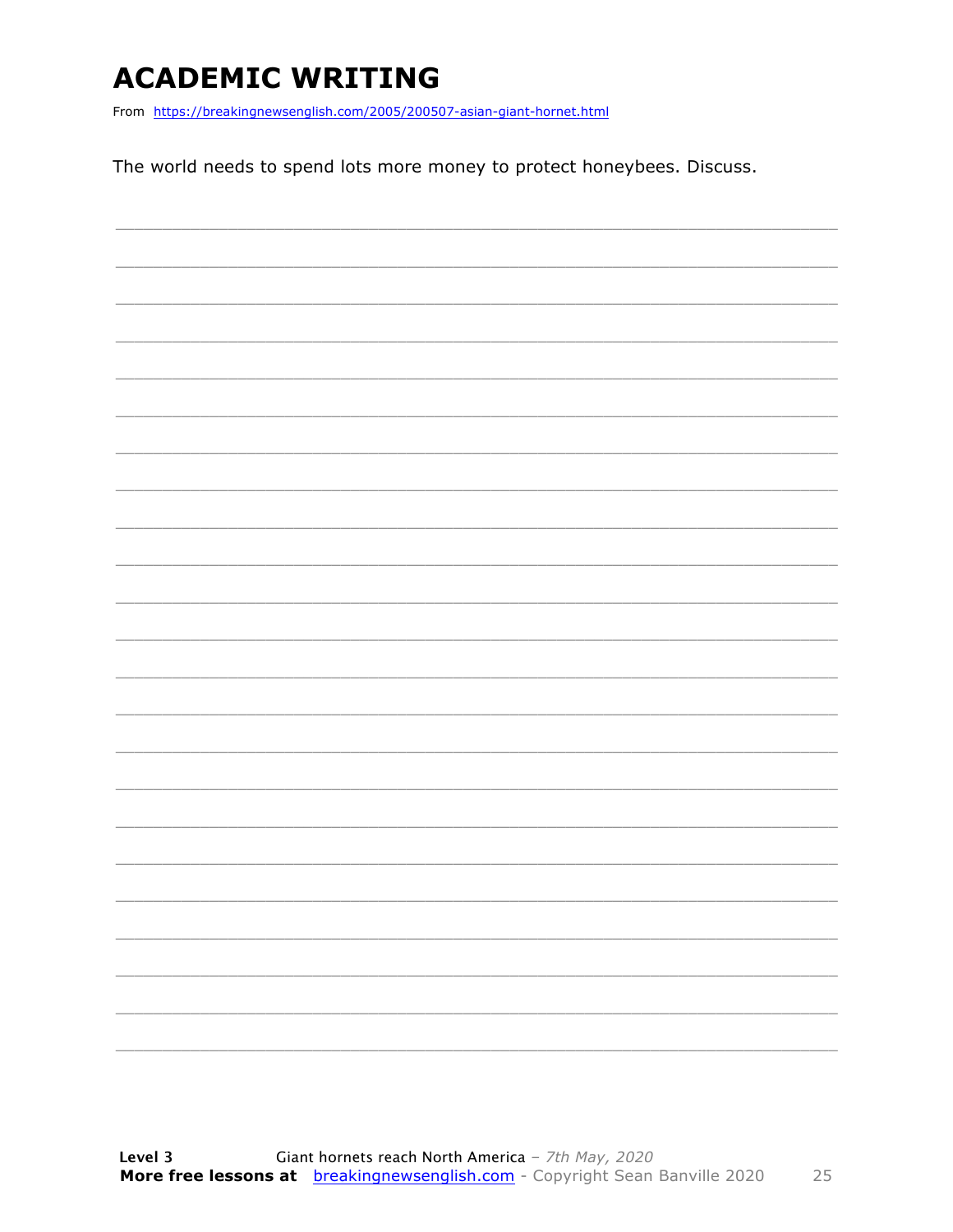#### **HOMEWORK**

**1. VOCABULARY EXTENSION:** Choose several of the words from the text. Use a dictionary or Google's search field (or another search engine) to build up more associations / collocations of each word.

**2. INTERNET:** Search the Internet and find out more about this news story. Share what you discover with your partner(s) in the next lesson.

**3. HORNETS:** Make a poster about hornets. Show your work to your classmates in the next lesson. Did you all have similar things?

**4. HONEY BEES:** Write a magazine article about all communities keeping honeybees. Include imaginary interviews with people who are for and against this.

Read what you wrote to your classmates in the next lesson. Write down any new words and expressions you hear from your partner(s).

**5. WHAT HAPPENED NEXT?** Write a newspaper article about the next stage in this news story. Read what you wrote to your classmates in the next lesson. Give each other feedback on your articles.

**6. LETTER:** Write a letter to an expert on hornets. Ask him/her three questions about them. Give him/her three of your opinions on Asian giant hornets. Read your letter to your partner(s) in your next lesson. Your partner(s) will answer your questions.